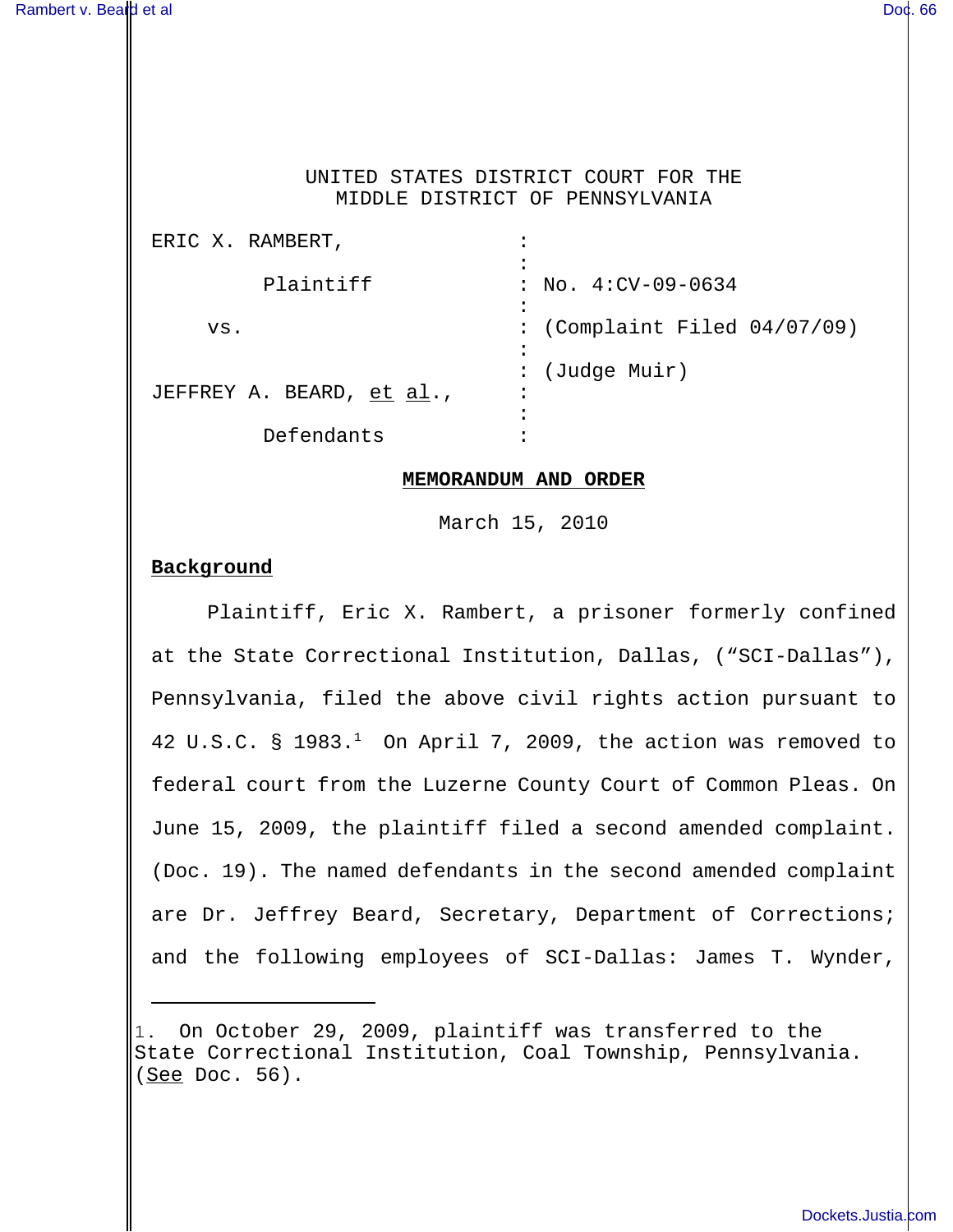former SCI-Dallas Superintendent; Michael Klopotoski, current SCI-Dallas Superintendent; Joseph Zakaraukas, Security Captain; Dorina Varner, Acting Chief Grievance Coordinator; Cindy Watson, former Chief Grievance Coordinator; Robin Lucas, Grievance and Litigation Coordinator; Patricia Ginocchetti, Health Care Administrator; Lea Liputs, current Health Care Administrator; Thomas Leskowsky, R.N.; Donald O'Brien, Physician's Assistant; Cheryl Wisniewski-Bunk, Physician's Assistant; Charles McKeown, Hearing Examiner; and the following Program Review Committee members: Norman Demming, Jerry Walsh and Vincent Mooney. Presently before the court and ripe for disposition are the following motions: Motion to Dismiss the second amended complaint filed on behalf of Donald O'Brien, P.A. and Cheryl Wisniewski Bunk, P.A.(Doc. 44); Motion to Dismiss the second amended complaint filed on behalf of the following eleven Corrections defendants: Lucas, Wynder, Klopotoski, Watson, Varner, Beard, McKeown, Zakaraukas,

2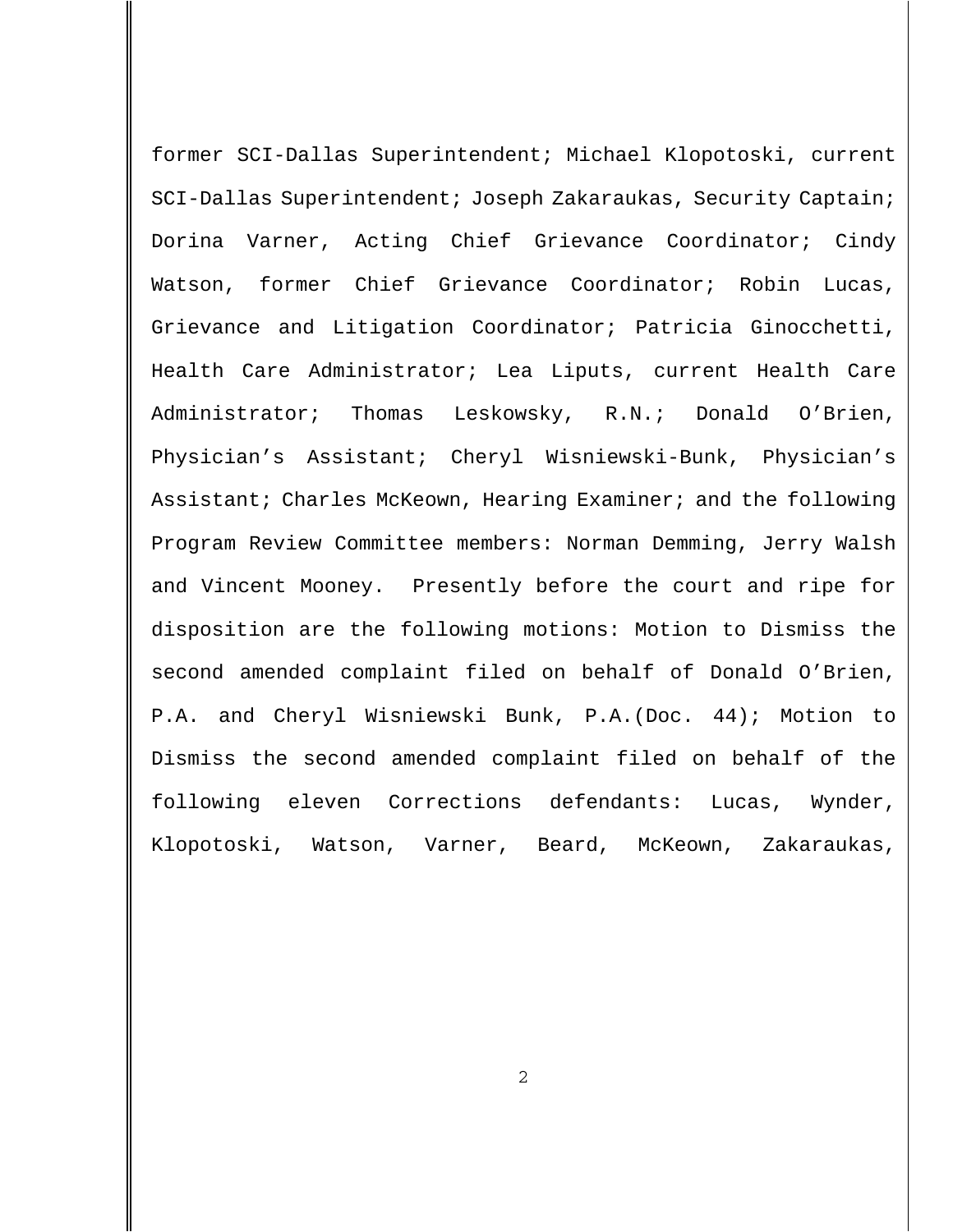Demming, Walsh and Mooney<sup>2</sup> (Doc. 23); and plaintiff's motions for preliminary injunctive relief. (Docs. 46, 52).

The parties have fully briefed the issues and the motions are now ripe for disposition. For the reasons that follow, the Court will deny the motion to dismiss filed on behalf of defendants O'Brien and Wisniewski-Bunk, grant the Corrections defendant's motion in part and deny it in part and dismiss plaintiff's motions for injunctive relief as moot.

### **I. Motion to Dismiss**

Fed.R.Civ.P. 12(b)(6) authorizes dismissal of a complaint for "failure to state a claim upon which relief can be granted." Under Rule 12(b)(6), we must "accept all factual allegations as true, construe the complaint in the light most favorable to the plaintiff, and determine whether, under any reasonable reading of the complaint, the plaintiff may be entitled to relief." Fowler v. UPMC Shadyside, 578 F.3d 203, 210 (3d Cir.2009) (quoting Phillips v. County of Allegheny, 515 F.3d 224, 231 (3d Cir.2008)). While a complaint need only

The remaining three correctional defendants, Patricia Ginocchetti, Health Care Administrator; Lea Liputs, current Health Care Administrator; Thomas Leskowsky, R.N., are not referenced in the Corrections defendants' motion to dismiss.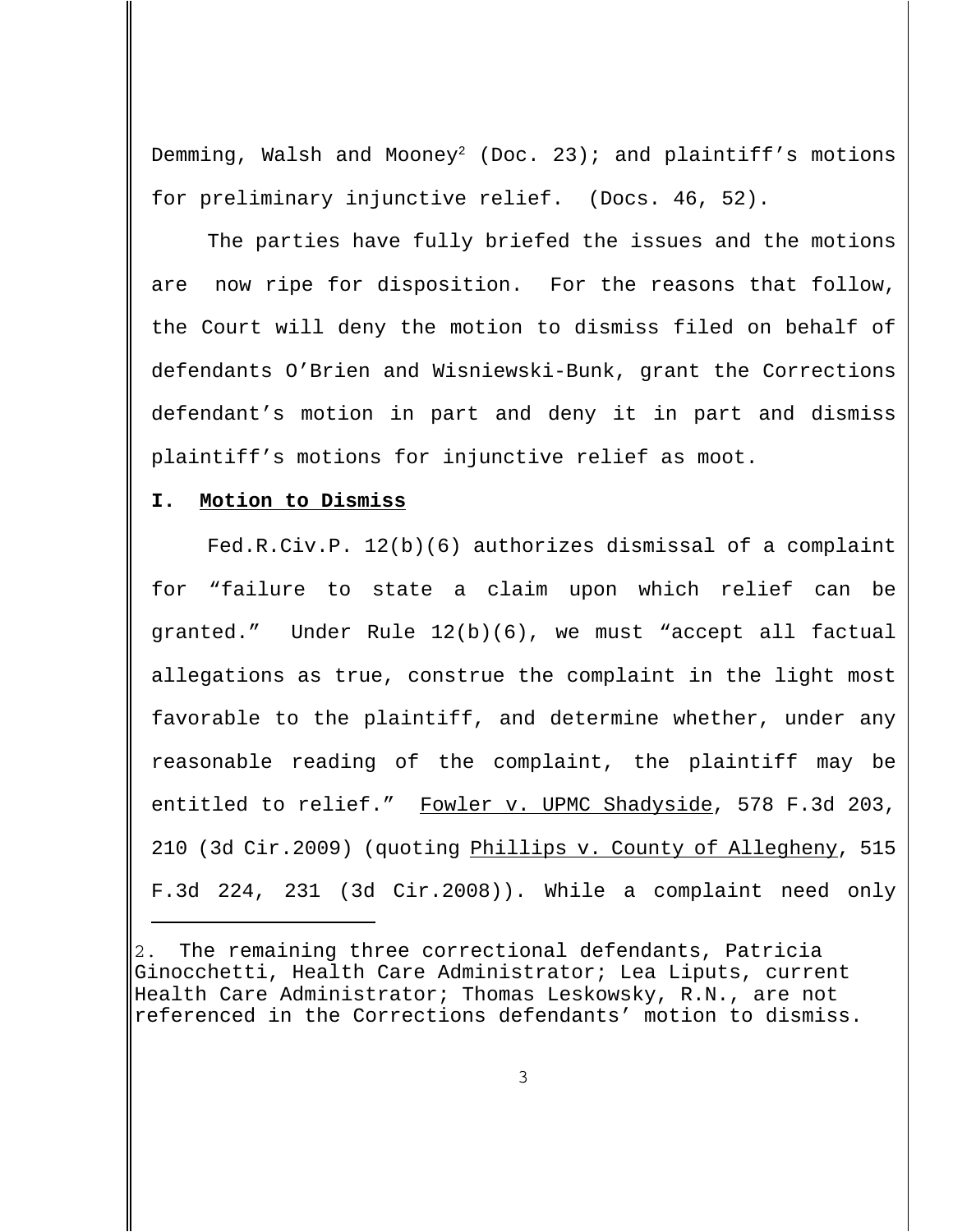contain "a short and plain statement of the claim," Fed.R.Civ.P. 8(a)(2), and detailed factual allegations are not required, Bell Atlantic Corp. v. Twombly, 550 U.S. 544, 555, 127 S.Ct. 1955, 1964, 167 L.Ed.2d 929 (2007), a complaint must plead "enough facts to state a claim to relief that is plausible on its face." Id. at 570, 550 U.S. 544, 127 S.Ct. 1955 at 1974, 167 L.Ed.2d 929. "The plausibility standard is not akin to a 'probability requirement,' but it asks for more than a sheer possibility that a defendant has acted unlawfully." Ashcroft v. Iqbal, --- U.S. ----, 129 S.Ct. 1937, 1949, 173 L.Ed.2d 868 (2009) (quoting Twombly, 550 U.S. at 556, 127 S.Ct. at 1965.) "[L]abels and conclusions" are not enough, Twombly, 550 U.S. at 555, 127 S.Ct. at 1964-65, and a court "'is not bound to accept as true a legal conclusion couched as a factual allegation.'" Id., 127 S.Ct. at 1965 (quoted case omitted). Thus, "a judicial conspiracy claim must include at least a discernible factual basis to survive a Rule 12(b)(6) dismissal." Capogrosso v. The Supreme Court of New Jersey, 588 F.3d 180, 184 (3d Cir.2009) (per curiam).

In resolving the motion to dismiss, we thus "conduct a twopart analysis." Fowler, supra, 578 F.3d at 210. First, we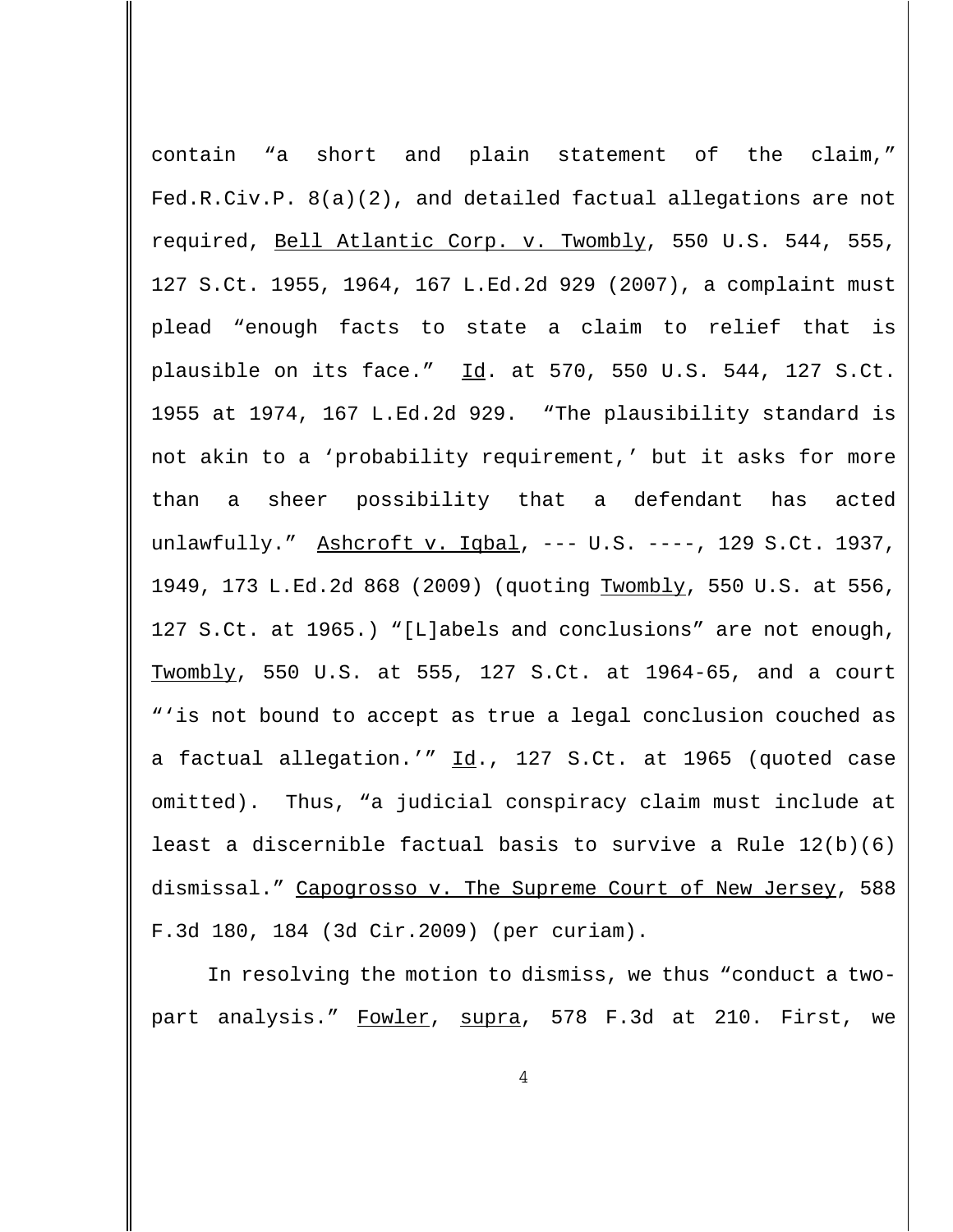separate the factual elements from the legal elements and disregard the legal conclusions. Id. at 210-11. Second, we "determine whether the facts alleged in the complaint are sufficient to show that the plaintiff has a " 'plausible claim for relief.' " Id. at 211 (quoted case omitted).

In addition, because plaintiff complains about "prison conditions," the screening provisions of 42 U.S.C. § 1997e apply, as do the screening provisions of 28 U.S.C. § 1915(e), given that he was granted in forma pauperis status to pursue this suit. The court's obligation to dismiss a complaint under the PLRA screening provisions for complaints that fail to state a claim is not excused even after defendants have filed a motion to dismiss. See, e.g., Lopez v. Smith, 203 F.3d 1122, 1126 n. 6 (9th Cir.2000). Hence, if there is a ground for dismissal which was not relied upon by a defendant in a motion to dismiss, the court may nonetheless sua sponte rest its dismissal upon such ground pursuant to the screening provisions of the PLRA. See Lopez; Dare v. U.S., Civil No. 06-115E, 2007 WL 1811198, at \*4 (W.D.Pa. June 21, 2007), aff'd,264 FedAppx. 183 (3d Cir.2008).

**II. Allegations in the Second Amended Complaint**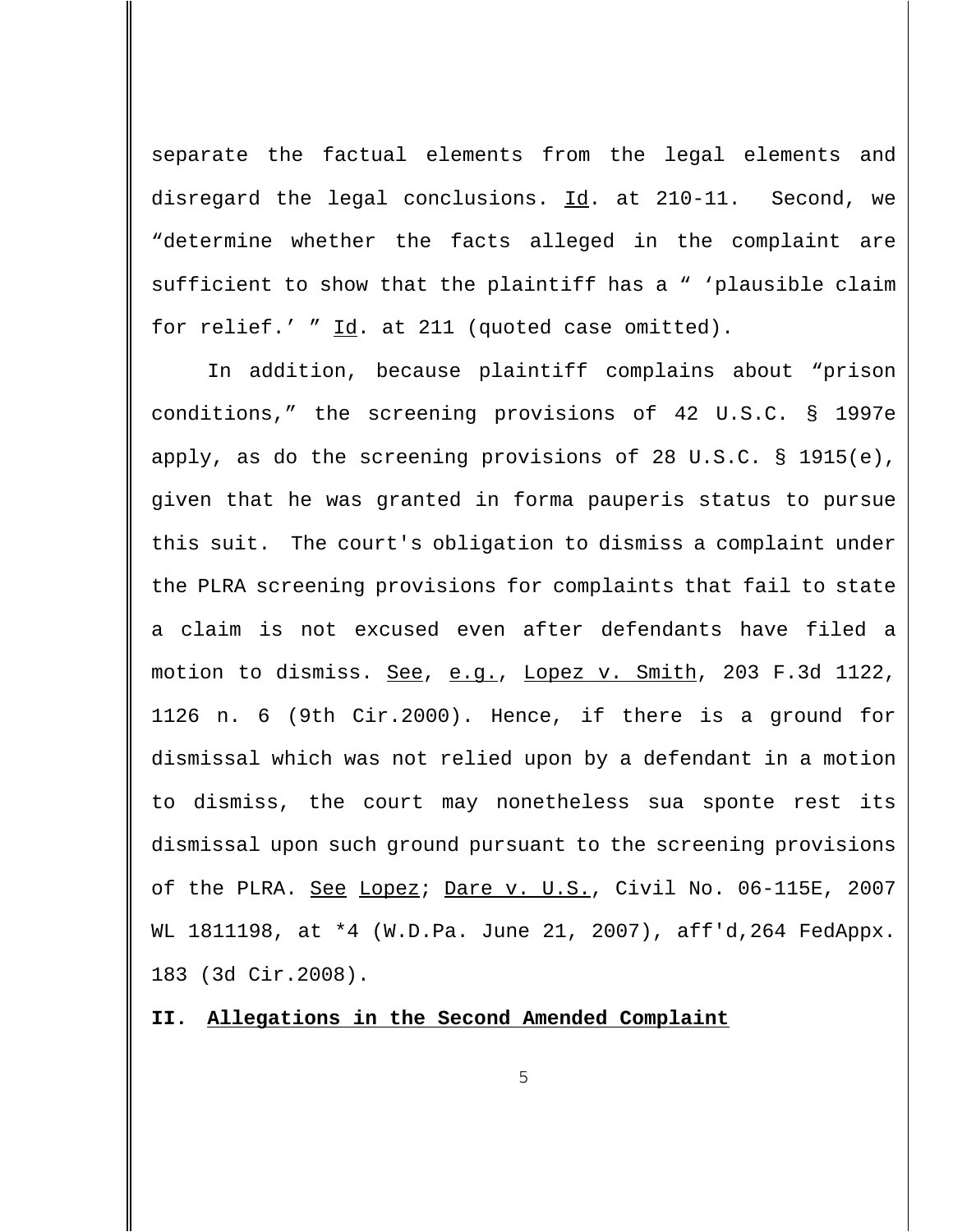Plaintiff's allegations encompass the following four claims:

#### **1. Confiscation of Religious Literature**

On September 5, 2007, the plaintiff was issued Confiscated Items Receipt, No. A. 707436, notifying him that "a manilla envelope containing established long standing religious materials by Honorable Elijah Muhammad" which was delivered to the institution for him, was identified as a "security threat" and was confiscated as such. (Doc. 19, Second Amended Complaint).

On September 6, 2007, plaintiff wrote to the security office, requesting his materials. Id.

On September 7, 2007, defendant, Captain Zakaraukas replied, stating that "Kam, Inc. is identified as a security threat group" and "the items will not be returned." Id. Plaintiff claims this is a violation, as "there was never any due process notification at this institution that prisoners could not purchase the Honorable Elijah Muhammad's long standing Nation of Islam's Religious literature from any particular company and the prison inmate accountant had deducted the \$47.00 dollars from prisoner/plaintiff's account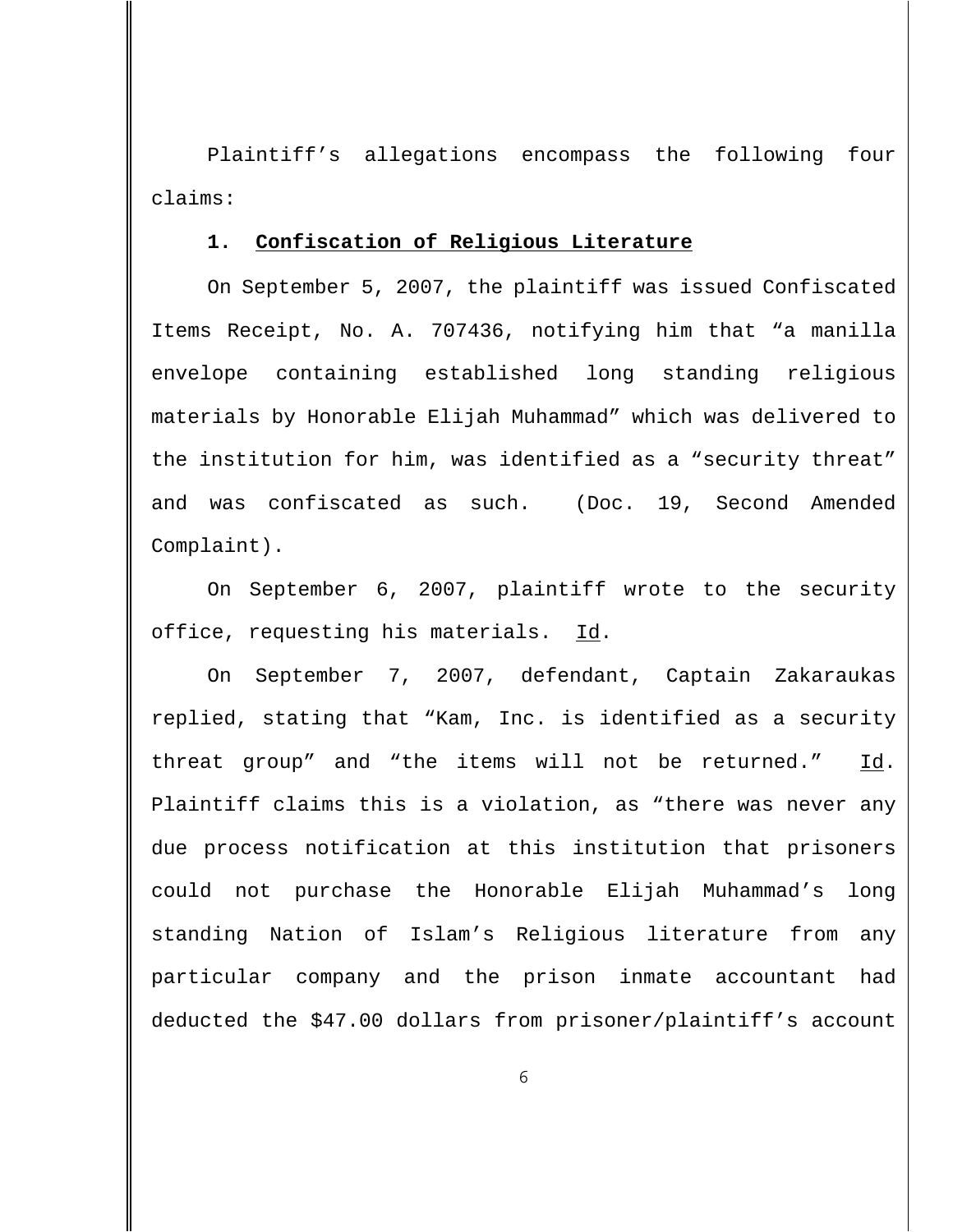to purchase from KAM, Inc." Thus, plaintiff states that "the confiscation of these religious materials was in violation of DC-ADM 803 VI. E.7, to have the religious material returned or have the plaintiff return it to the company to get his \$47.00 dollars back." Id.

On September 15, 2007, plaintiff filed Grievance No. 200984, requesting, pursuant to DC-ADM 803 VI.E.7, that plaintiff's confiscated property be returned to the sender.  $Id.$ 

On September 23, 2007, Lt. Miller responded to plaintiff's grievance, stating that pursuant to DC-ADM 803 VI.E.7, "Incoming mail containing contraband shall be confiscated and held for further inspection and disposition. The contraband shall be returned to the sender (if known), or destroyed" and "if the inmate wish[es] to have the contraband returned to the sender, he suggests that the plaintiff contact the security office and at the conclusion of their inspection they will dispose of the material properly." Id.

On September 25, 2007, the plaintiff wrote to defendant Zakaraukas, requesting the property that is established as religious material be returned to the sender per policy. Id.

7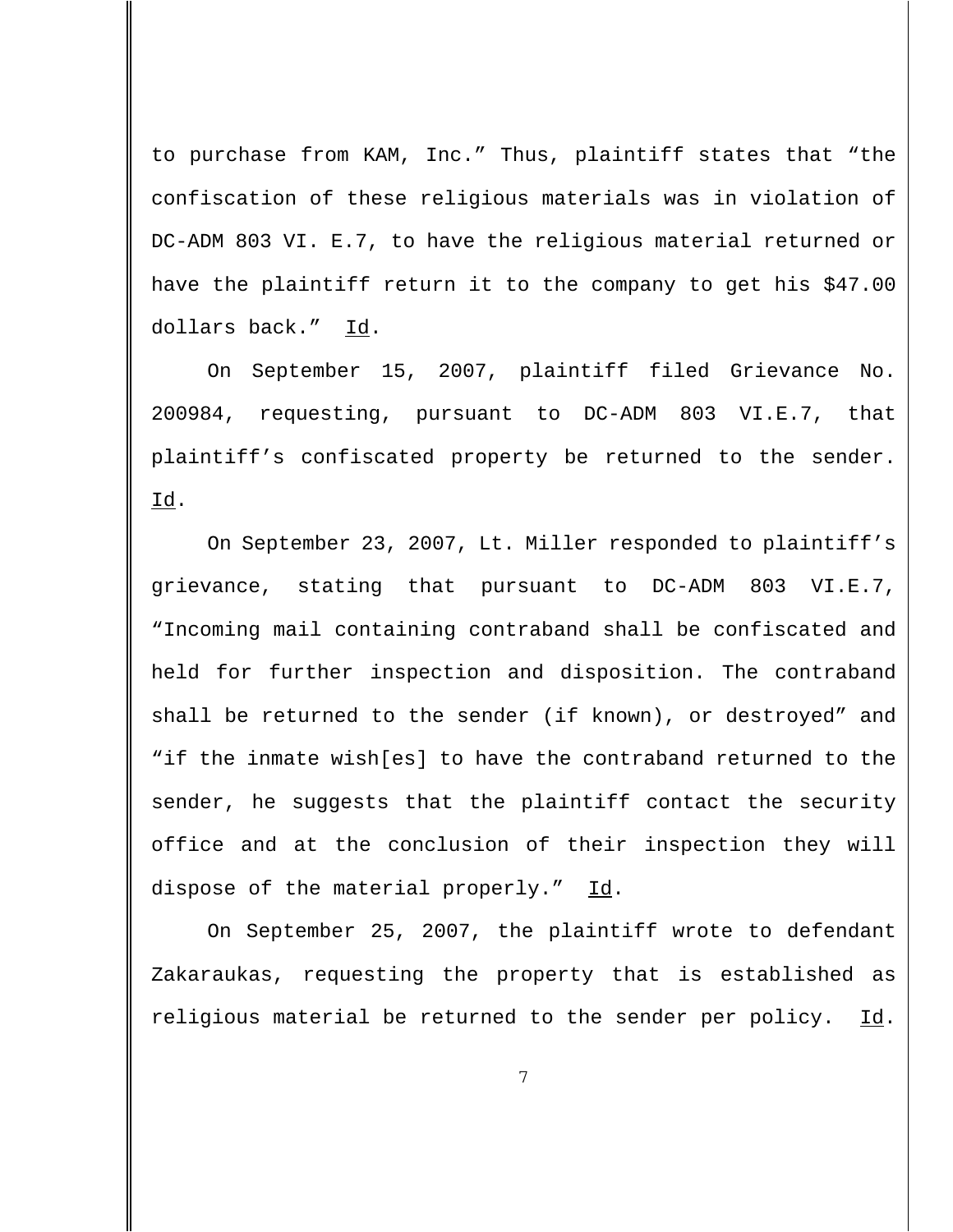Plaintiff states that he received no reply to his request. Id.

On November 30, 2007, plaintiff filed an appeal to defendant Wynder, who plaintiff claims, also failed to respond to plaintiff's appeal. Id.

On December 6, 2007, plaintiff filed an appeal to the Chief Grievance Officer, Cindy Watson. Id.

On December 19, 2007, the Acting Chief Grievance Officer, Dorina Varner notified plaintiff that he "did not send a copy of the original grievance." Id.

On December 26, 2007, plaintiff notified defendant Varner "that all copies were sent." Id.

On January 3, 2008, defendant Watson dismissed plaintiff's appeal. Id. Plaintiff states that to date, the confiscated item has never been returned to the seller, nor has plaintiff been reimbursed his monies. Id. Thus, plaintiff claims this personal property has been "unlawful[ly] taken." Id.

### **2. Medical Claim**

On January 2, 2008, plaintiff states that he "discovered from [his] monthly account statement that he had got billed for Chronic Medical Care" on November 27, 2007 and December 17, 2007. Id.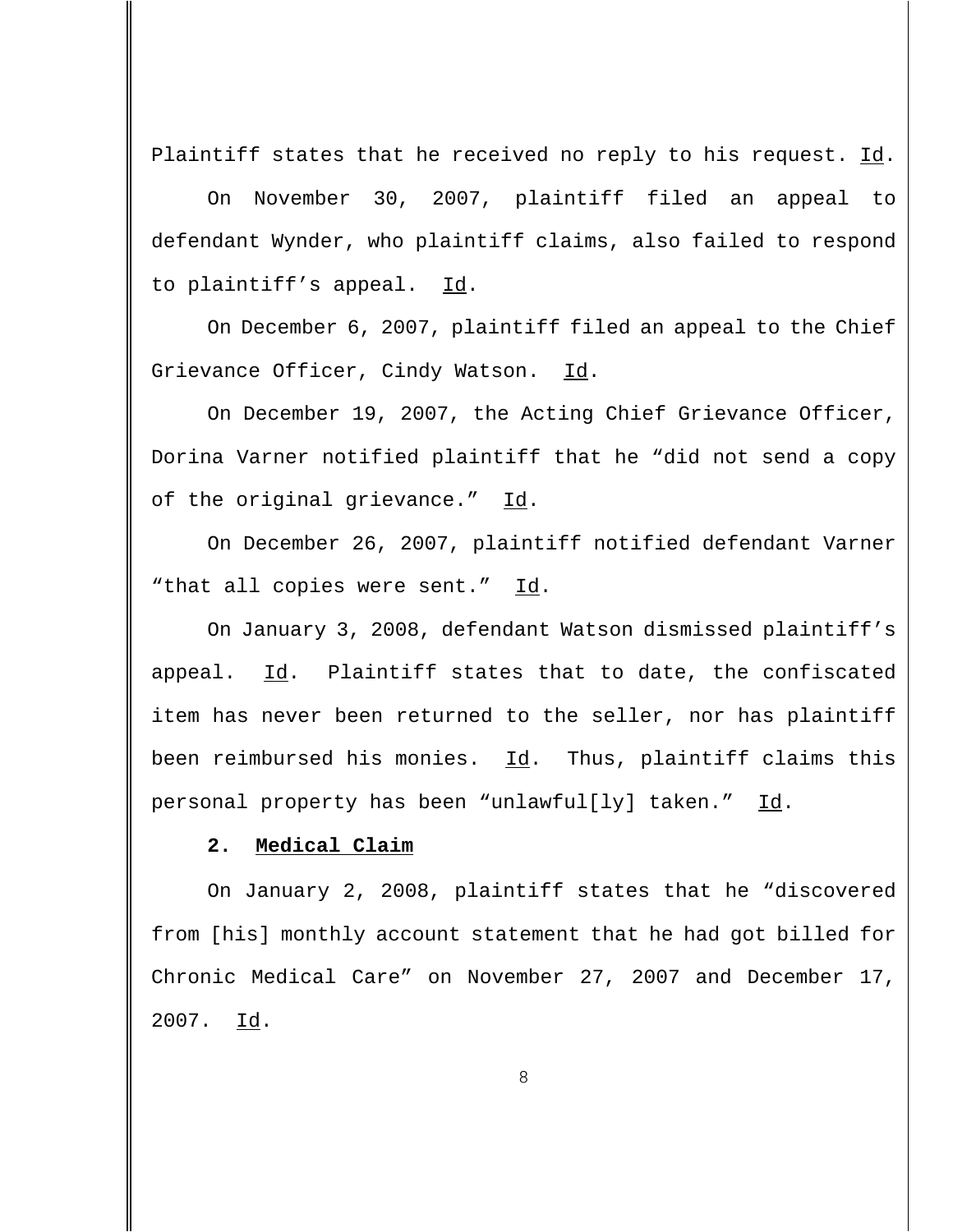Specifically, plaintiff states that "in both instances the plaintiff complained of neck, lower back, left hip pain, and bumps/sores in his scalp." Id. He claims that he was seen by defendant O'Brien, who "changed the recent Dalsalid that had been issued by defendant Bunk on 11/15/07." Id. Plaintiff explained to defendant O'Brien that the Dalsalid was not working and that "the prior 4 years and 7 months, chronic Feldene 'is what helped the pain'" and that defendant Bunk "took [it] from me." Id. Defendant O'Brien "administered Motrin and Selenium Sulfide." Id.

On January 2, 2008, plaintiff filed a request for defendant, Lea Liputs, current Health Care Administrator, to refund plaintiff's monies. Id.

On January 8, 2008, defendant Liputs refused plaintiff's request. Id.

On January 13, 2008, plaintiff filed Grievance No. 214804, requesting to be reimbursed for the monies deducted from his account for the medical care he received.  $\underline{Id}$ . Plaintiff states that defendant, Robin Lucas rejected plaintiff's grievance as untimely, stating that a grievance must be filed within fifteen  $(15)$  days after the event. Id.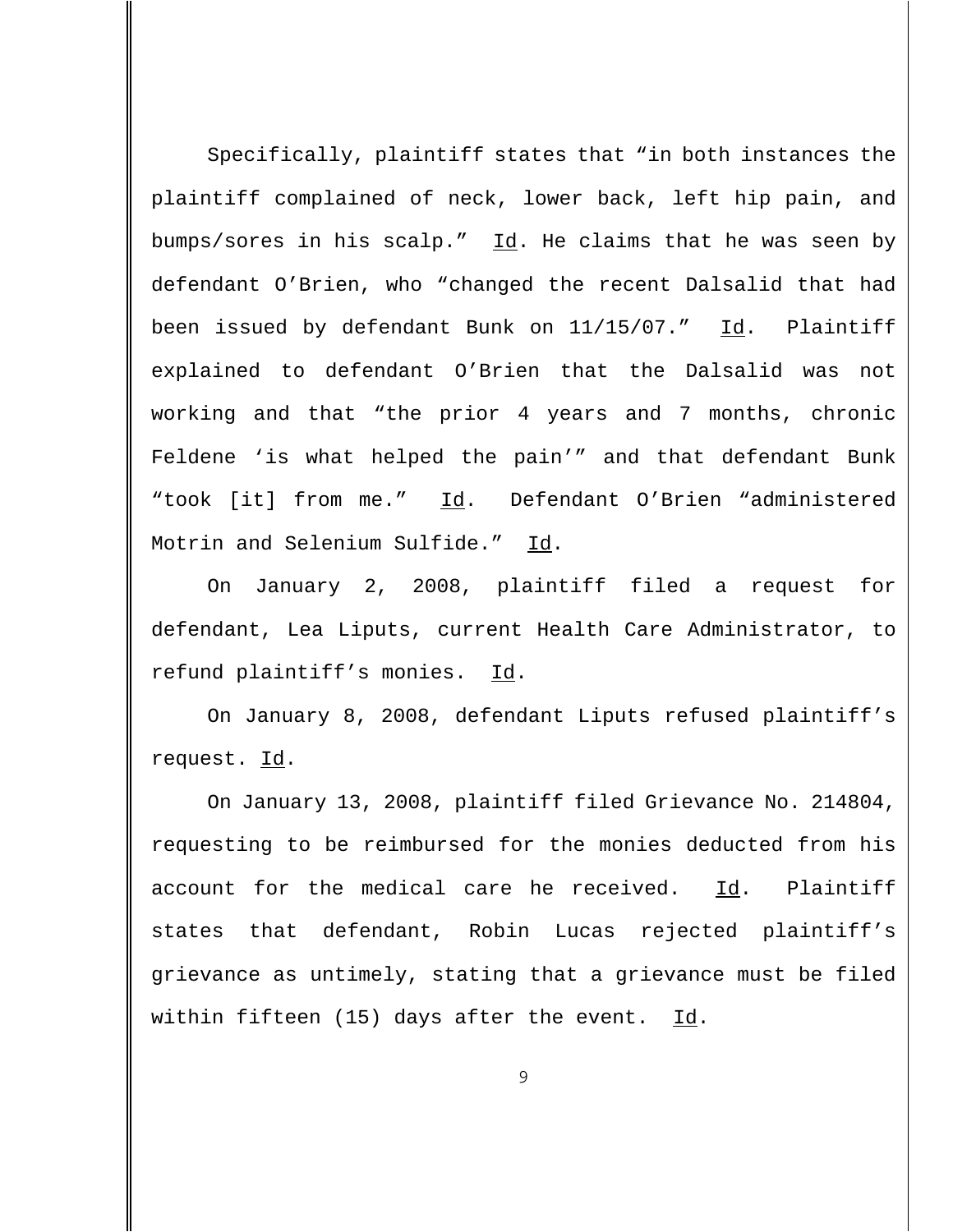On January 30, 2008, plaintiff appealed the rejection of Grievance No. 214804 to defendant Klopotoski. Id.

On February 4, 2008, plaintiff states that "defendant Klopotoski sanctioned defendant Lucas's rejection and stated 'when you sign up for sick call services you are informed by medical professionals before leaving the dispensary of your medical co-payment'." Id. Plaintiff states that he "has never signed any cash slips binding the medical staff to deduct money for co-payment, nor has there ever been an issue raised by the medical staff for failure to do so because the defendants are not in compliance with DC-ADM 820." Id.

On February 5, 2008, plaintiff filed an appeal to defendant Watson. Id. No response has been received. Id.

On February 5, 2008, plaintiff filed Grievance No. 217116, claiming defendants have been taking monies out of his account in violation of DC-ADM 820, a provision that allows for a waiver of medical expenses for chronic medical care. Id.

On February 11, 2008, defendant Ginocchetti denied plaintiff's grievance as "unnecessary and frivolous." Id.

On February 11, 2008, plaintiff filed Grievance No. 218224, claiming that defendants had "obstructed the plaintiff's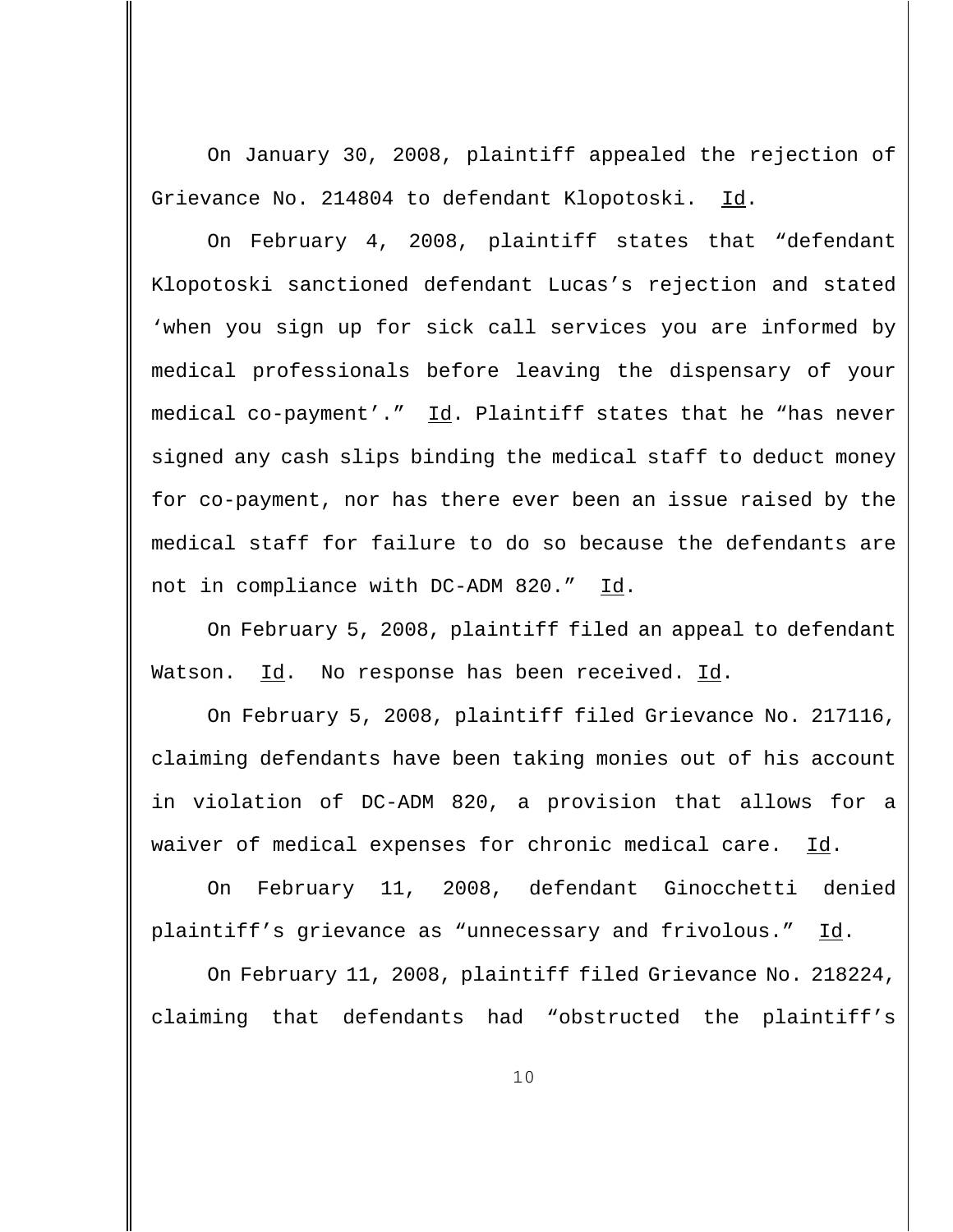medication" when "plaintiff signed for sick call, was billed and given only a couple, two (2) days of Motrin." Id. He further claimed that defendant Ginocchetti refused to reimburse plaintiff pursuant to DC-ADM 820, "where it was already settled that plaintiff's injuries were work related which exempt him from copayment for a permanent chronic injury." Id.

On February 20, 2008, plaintiff filed an appeal of Grievance No. 217116, to defendant Klopotoski, who plaintiff states "upheld defendant Ginocchetti, and said if plaintiff's conditions were chronic he would never been charged for medical services." Id. Plaintiff filed an appeal on February 25, 2008 to defendant Watson, but received no response. Id.

On February 28, 2008, defendant Klopotoski responded to plaintiff's appeal of Grievance No. 218224, stating that "plaintiff's claim that he has not received medication since in the RHU is inaccurate." Id.

On February 28, 2008, plaintiff filed an appeal to defendant Watson, to which he claims no response was received.  $Id.$ 

On April 29, 2008, defendant Beard issued "Reissue of DC-ADM 820, 'Co-Pay for Medical Services'" which lists the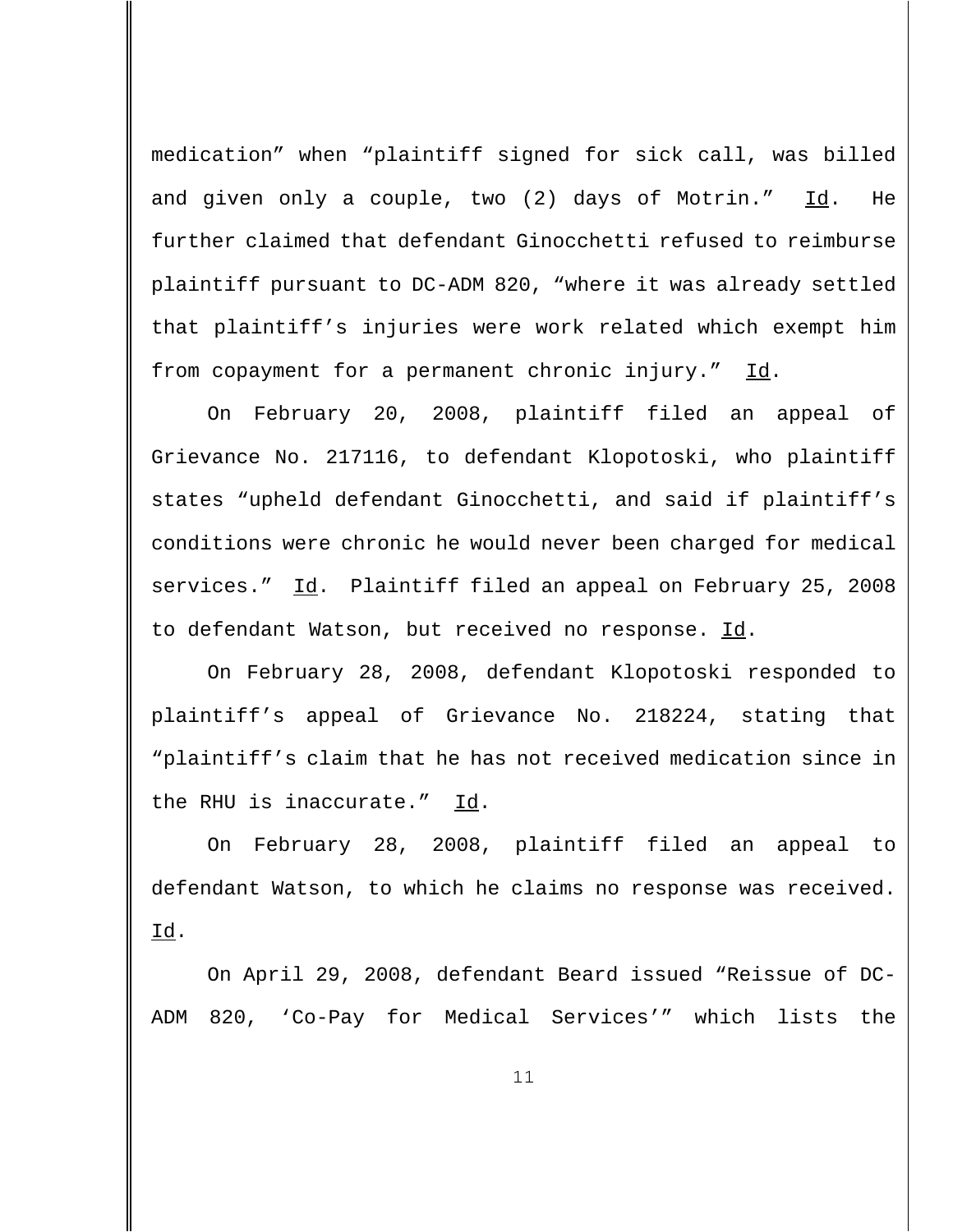following diseases or illnesses as chronic: Asthma, Congestive Heart Failure, Coronary Artery Disease, Diabetes, Dislipidemia, Hepatitis C, HIV, and Hypertension. Id.

On May 14, 2008, plaintiff filed Grievance No. 228874 requesting reimbursement for the monies deducted from his account for medical expenses. Id.

On May 20, 2008, defendant Leskowsky denied plaintiff's grievance, stating that "the issue with your knee is not considered a chronic medical issue" and that "plaintiff cannot challenge Beard's arbitrary and discriminatory policy and the \$50.00 dollars will not be returned." Id.

On June 17, 2008, plaintiff filed an appeal to defendant Klopotoski. Id.

On June 24, 2008, defendant Klopotoski denied plaintiff's appeal, and "upheld defendant Leskowky and did not deal with plaintiff's issues or grievance." Id.

On July 3, 2008, plaintiff filed an appeal to defendant Watson. Id.

On July 24, 2008, defendant Watson forwarded plaintiff's grievance to "Bureau of Health Care Services to solicit input, that the final review will be delayed."  $Id.$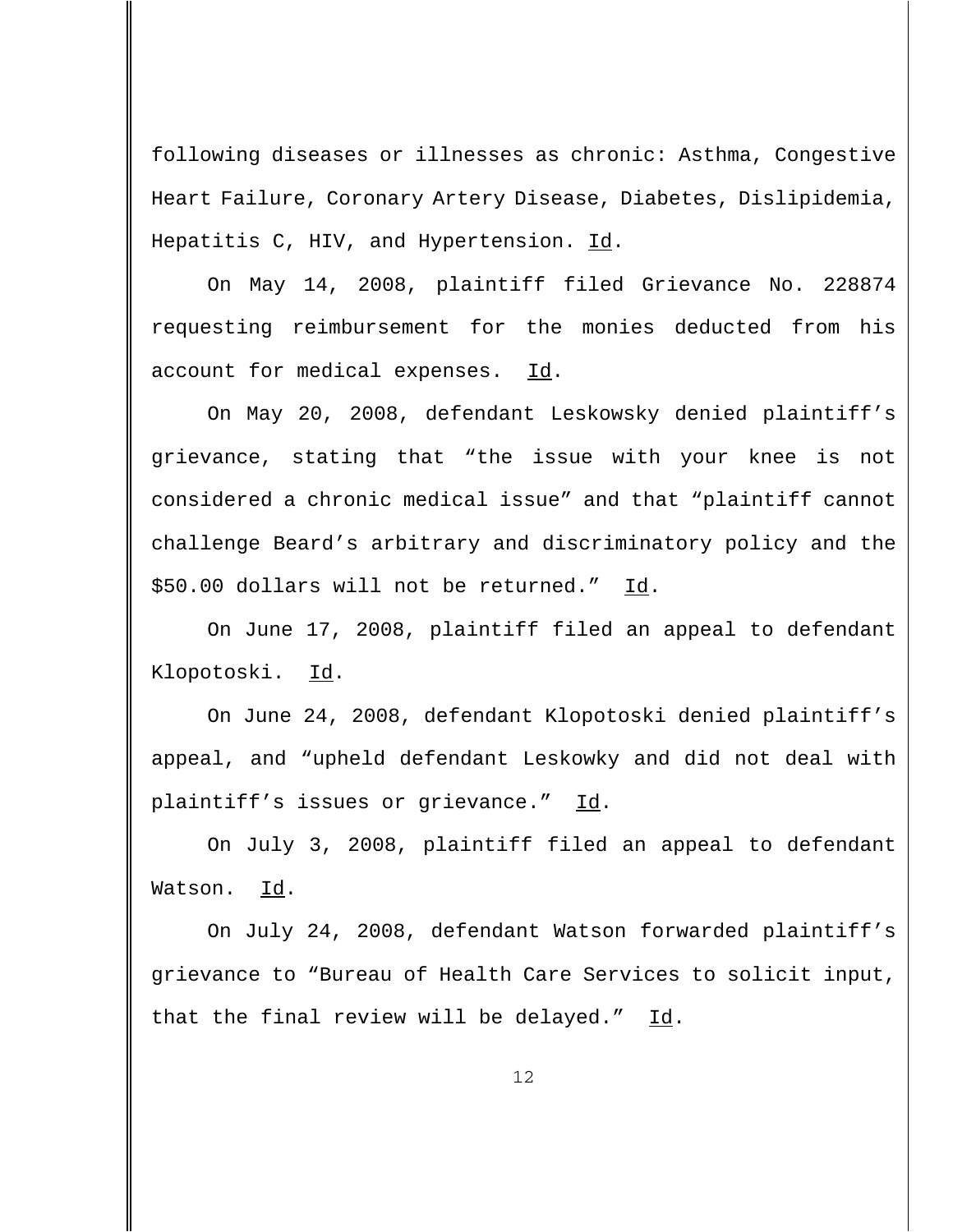On August 24, 2008, plaintiff wrote to defendant Watson, expressing his concern about the delay in responding to his appeal. Id.

On September 11, 2008, defendant Varner responded to plaintiff's August 24, 2008 inquiry, stating that "the above referenced grievance was forwarded to the Bureau of Health Care Services for review, it is complete, a response was received and final disposition will be rendered." Id.

On January 14, 2009, the plaintiff received a final disposition by defendant Varner,"totally debunking the grievance issue to the plaintiff's degenerative knee joint disease as appropriate for co-payment, totally omitt[ing] [plaintiff's] degenerative joint disease of the cervical spine which was the basis and still is the basis of the plaintiff's complaint." Id. Thus, plaintiff files the instant action, claiming that defendants have deducted monies from his inmate account in violation of the Fourteenth Amendment, and denied him appropriate medical care in violation of the Eighth Amendment. Id.

**3. Program Review Committee Review**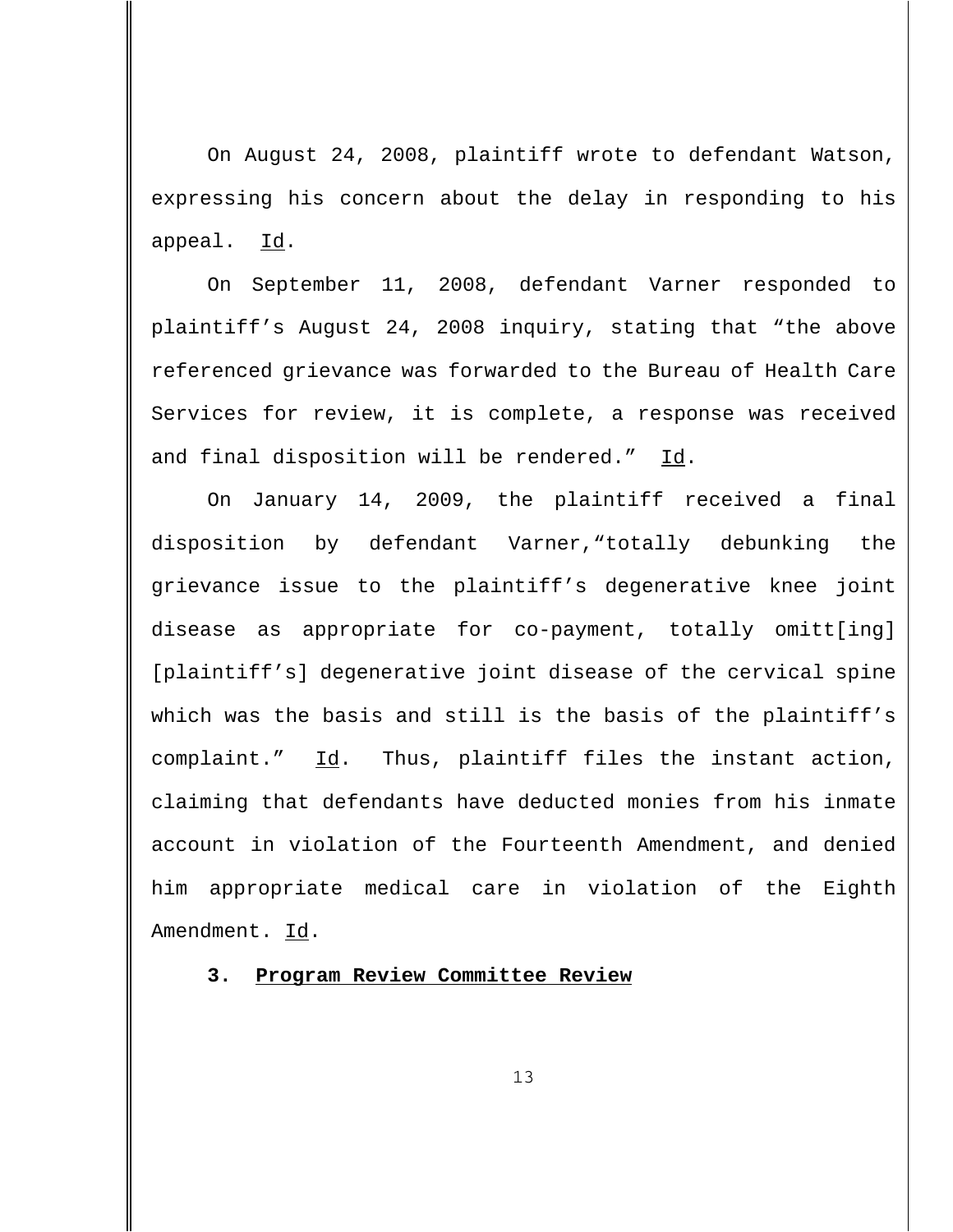Plaintiff filed Grievance No. 236175, claiming that he was to be seen on July 16, 2008 for his "90 day Policy Review." Id. Unit Manager Chris Putnam replied to plaintiff's grievance, stating that "plaintiff was correct, he should have been seen 7/16/08" and that "the plaintiff will be scheduled to see PRC next week." Id.

On July 24, 2008, plaintiff filed Grievance No. 237090, stating that he had still not been seen by the PRC.  $Id.$  Unit Manager Putnam "denied the grievance as resolved", responding that "plaintiff did not wait the allowable time by policy for Grievance No. 236175 to be replied to, [plaintiff's] 90 day review was accidently missed and [plaintiff would be] scheduled to see PRC next week."  $\underline{Id}$ . Plaintiff states that he "did not see the PRC until three weeks over his 90 day Policy Review." Id.

On August 14, 2008, plaintiff claims that defendants Mooney, Demming and Walsh, "did falsify a document committing perjury in an attempt to cover up violating plaintiff's administrative and procedural due process to be seen by the Program Review Committee on his 90 day under the DOC policy for disciplinary custody when" on August 7, 2008, they "went on the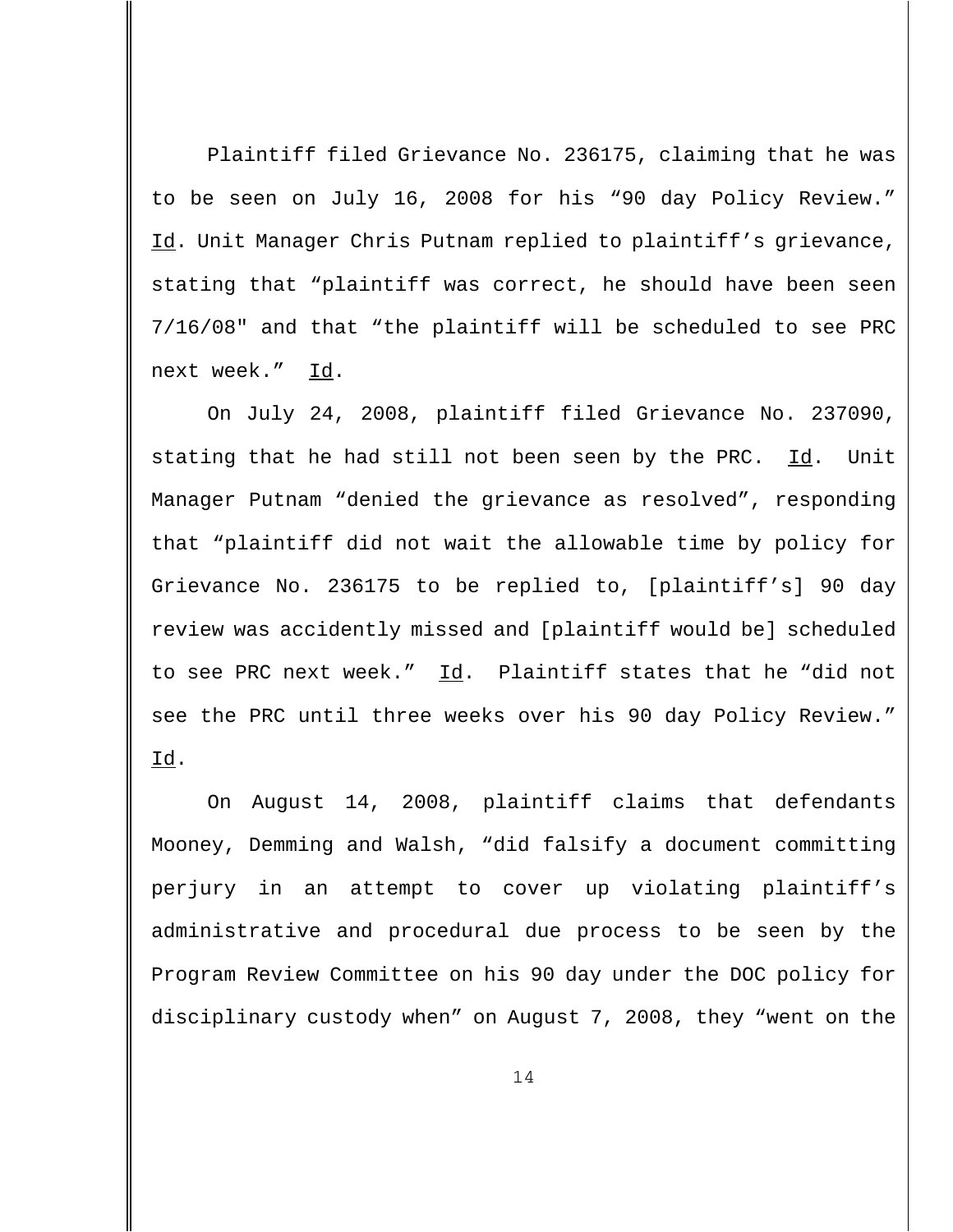record falsely stating that 'Inmate Rambert was not due to be seen, but was seen at his request for a time cut'." Id. Plaintiff claims that this "is a false report/statement that all defendants Mooney, Walsh and Demming signed", since, as plaintiff alleges, "the criteria for time cuts is the 'Unit Management Team' requests it." Id. Thus, Plaintiff alleges that the delay in his PRC hearing violated his due process rights under the Fourteenth Amendment.

#### **4. Disciplinary Claim**

Plaintiff states that defendant, Charles J. McKeown "did violate plaintiff's administrative and procedural due process when he stated a lie in misconduct sanction # A894702 that the security cameras in the chow hall did not see the plaintiff come into the chow hall and walk straight down the middle aisle to line #3 window and never went to line #2,to where Sgt. Kross knew the plaintiff only ate once and was doing to plaintiff what became a ritual for guards to take prisoner's food and plaintiff has a right under DC-ADM 610 to three meals." Id. Plaintiff believes that defendant Mckeown's "assessment that cameras that are for the safety and control of the inmates and staff are defective violated plaintiff's right to an impartial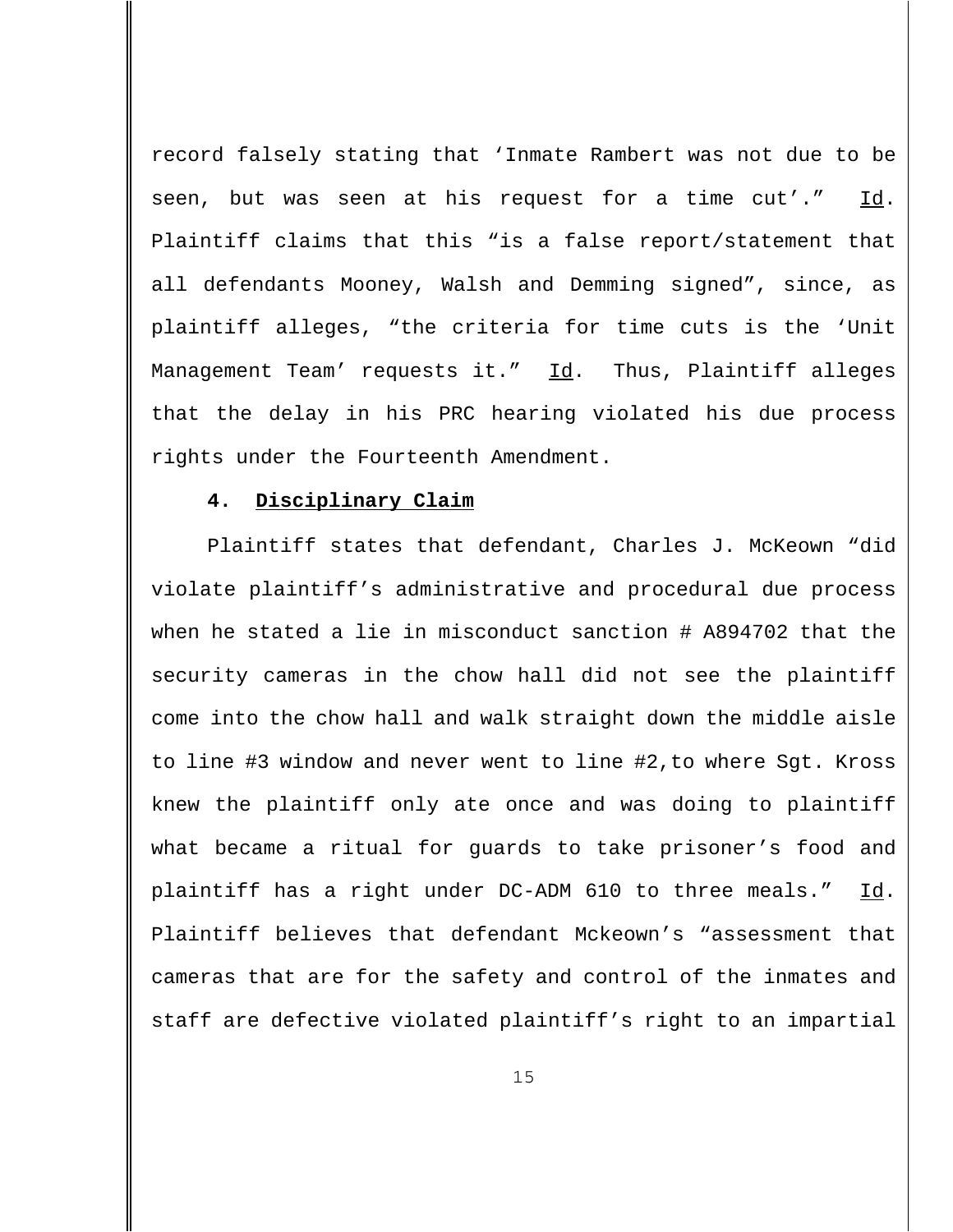hearing when he denied C.O. Burgess as a witness at plaintiff's misconduct hearing, and stated 'not needed to determine the facts'." Id. Plaintiff states that "there were no facts" and "defendant McKeown has a 100 percent conviction rate where the camera, if effective, would clearly exonerate the prisoner but instead he never finds the evidence in favor of inmates, the camera's are always inconclusive." Id.

Plaintiff contends that defendant McKeown has retaliated against the plaintiff in Misconduct No. A894702 and six other misconducts that plaintiff has received since January 7, 2009, and that "all misconducts were issued falsely and lack any evidence, in violation of the  $8<sup>th</sup>$  and  $14<sup>th</sup>$  Amendments." Id.

Plaintiff filed Grievance # 215438, "complaining about the ineffectiveness of the SCI-Dallas CCTV system." Id. Defendant, Joseph Zakaraukas responded to plaintiff's grievance with the following: "Should we receive the funds adequate to upgrade the CCTV system rest assured that improvements will be made, thank you for your input and concern in this matter." Id. Plaintiff believes that "this was full of sarcasm." Id. Defendant Klopotoski denied plaintiff's appeal, stating that he is "confident the system satisfactorily meets the performance

16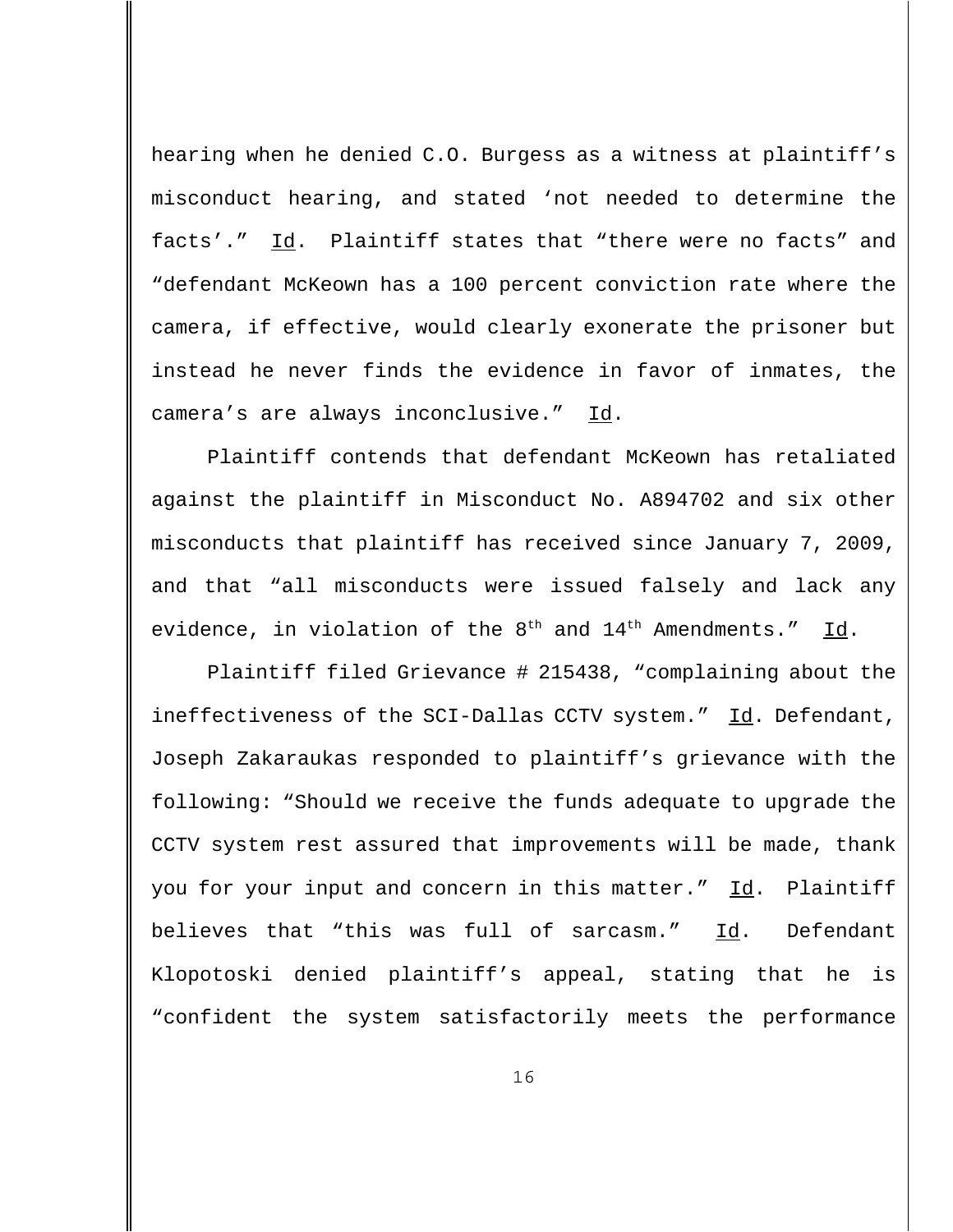standards that were intended for it upon installation." Id. On final review, defendant Watson found that "plaintiff failed to provide sufficient evidence that the cameras in the kitchen area are not working properly because they don't zoom in." Id. Plaintiff alleges that these are all "debunkery statements but the truth the plaintiff believes is that defendant McKeown is falsely manipulating the cameras but since his assessment to all camera reports are always deemed inconclusive the cameras are defective and the plaintiff was injured and falsely imprisoned as a result of the defective CCTV system that is supposed to meet top security to protect and serve the interest of the staff and inmate's safety."  $\underline{Id}$ .

Plaintiff files the instant action in which he seeks compensatory and punitive damages, as well as injunctive relief, for violations of his First, Eighth and Fourteenth Amendments. Id.

### **III. Discussion**

#### **A. Injunctive Relief**

It is well recognized that the adjudicatory power of a federal court depends upon "the continuing existence of a live and acute controversy." Steffel v. Thompson, 415 U.S. 452, 459,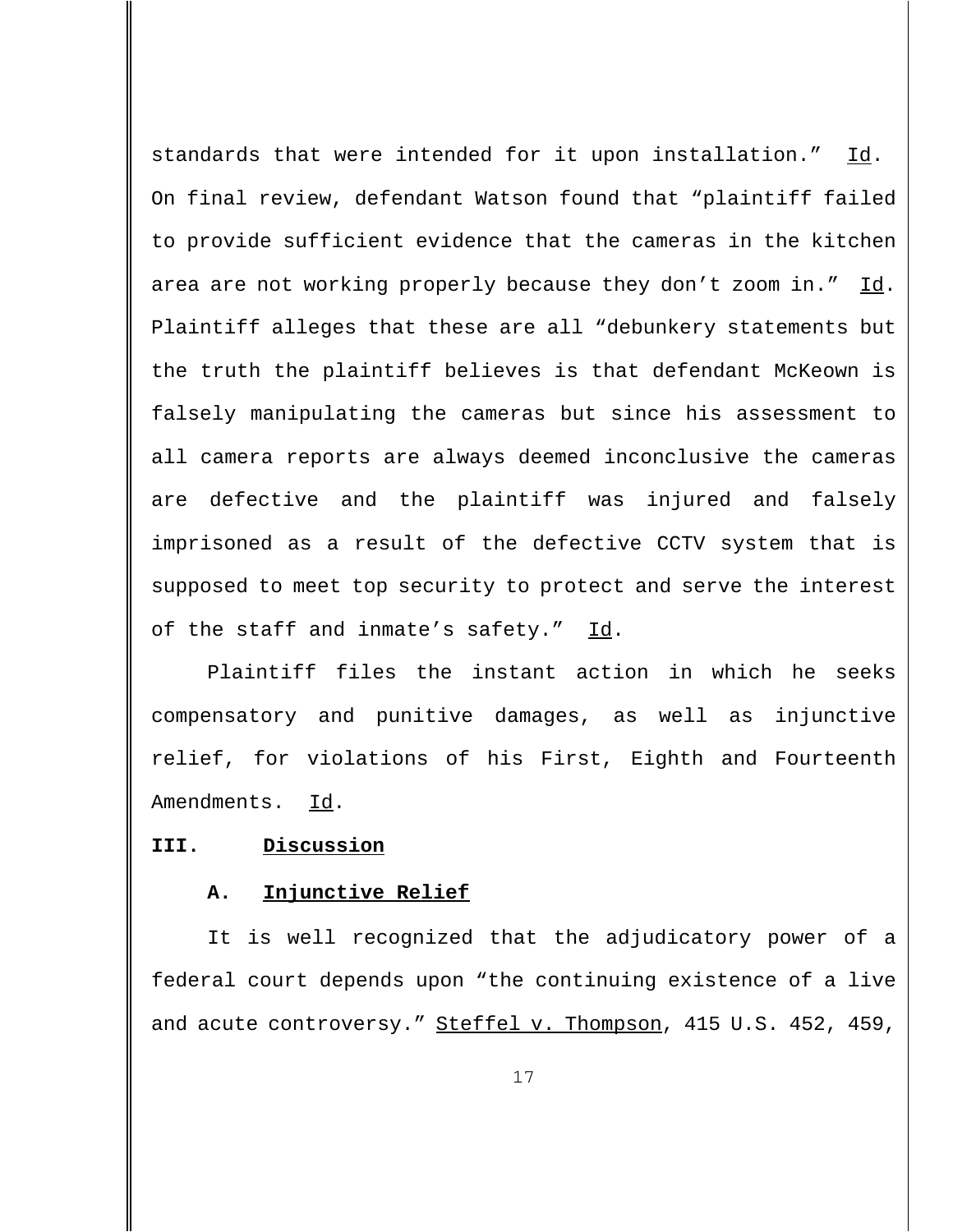94 S.Ct. 1209, 39 L.Ed.2d 505 (1974). "The rule in federal cases is that an actual controversy must be extant at all stages of review, not merely at the time the complaint is filed." Id. at 459 n. 10 (citations omitted). "Past exposure to illegal conduct is insufficient to sustain a present case or controversy regarding injunctive relief if unaccompanied by continuing, present adverse effects." Rosenberg v. Meese, 622 F. Supp. 1451, 1462 (S.D.N.Y.1985) (citing O'Shea v. Littleton, 414 U.S. 488, 495-96(1974)). A prisoner's transfer or release from prison moots his claims for injunctive or declaratory relief because he is no longer subject to the conditions he alleges are unconstitutional. Abdul-Akbar v. Watson, 4 F.3d 195, 206-07 (3d Cir.1993); see also Weaver v. Wilcox, 650 F.2d 22, 27 (3d Cir.1981) ("[A] prisoner lacks standing to seek injunctive relief if he is no longer subject to the alleged conditions he attempts to challenge.").

Plaintiff has been transferred to SCI-Coal Township. (See Doc. 56.) There is nothing in the record to suggest that it is likely that he will return to SCI-Dallas in the foreseeable future. Consequently, plaintiff's request in his complaint for injunctive relief, as well as his pending motions for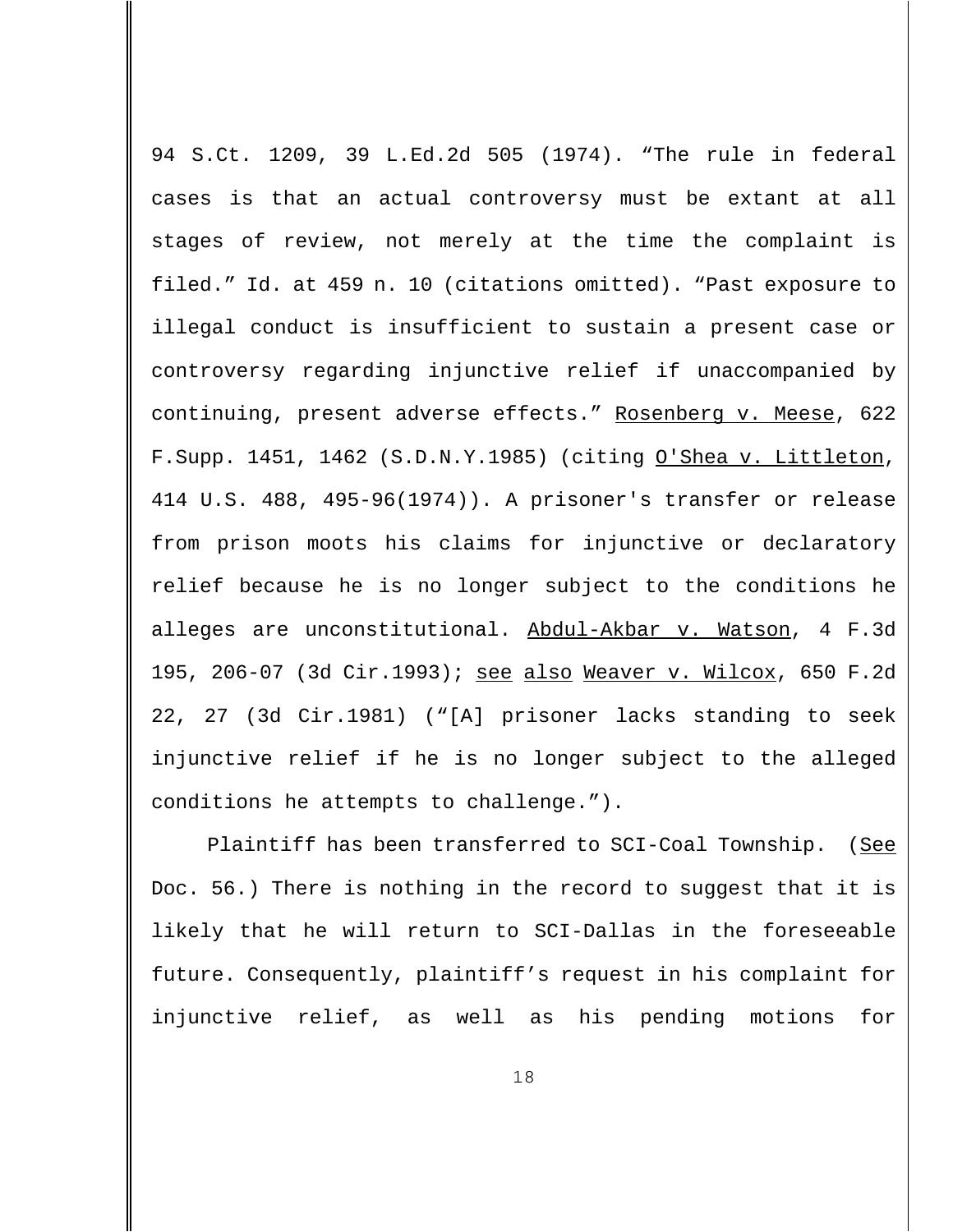preliminary injunctive relief (Docs. 46, 52) are moot and will be dismissed. See Fortes v. Harding, 19 F.Supp.2d 323, 326 (M.D.Pa.1998) ("Fortes' transfer to another institution moots any claims for injunctive or declaratory relief."). However, the Court recognizes that a prisoner's transfer or release does not moot his claims for damages. See Muslim v. Frame, 854 F.Supp. 1215, 1222 (E.D.Pa.1994) ("an alleviation of an alleged unconstitutional condition does not moot a prisoner's claim for actual and punitive damages.").

### **B. Claims against various Defendants**

Defendants argue that plaintiff fails to state a claim against defendants Beard, Wynder, Klopotoski, Varner, Watson and Lucas because the complaint reveals that they lack any personal involvement in the wrongs, and plaintiff's allegations against these defendants are based solely upon either their roles in the grievance process or their supervisory roles. (Doc. 24, at 3-5. The Court agrees.

In order to succeed under Section 1983, a plaintiff must adduce evidence that the defendants were personally involved in the deprivation of rights as there is no respondeat superior liability permitted under Section 1983. Rode v. Dellarciprete,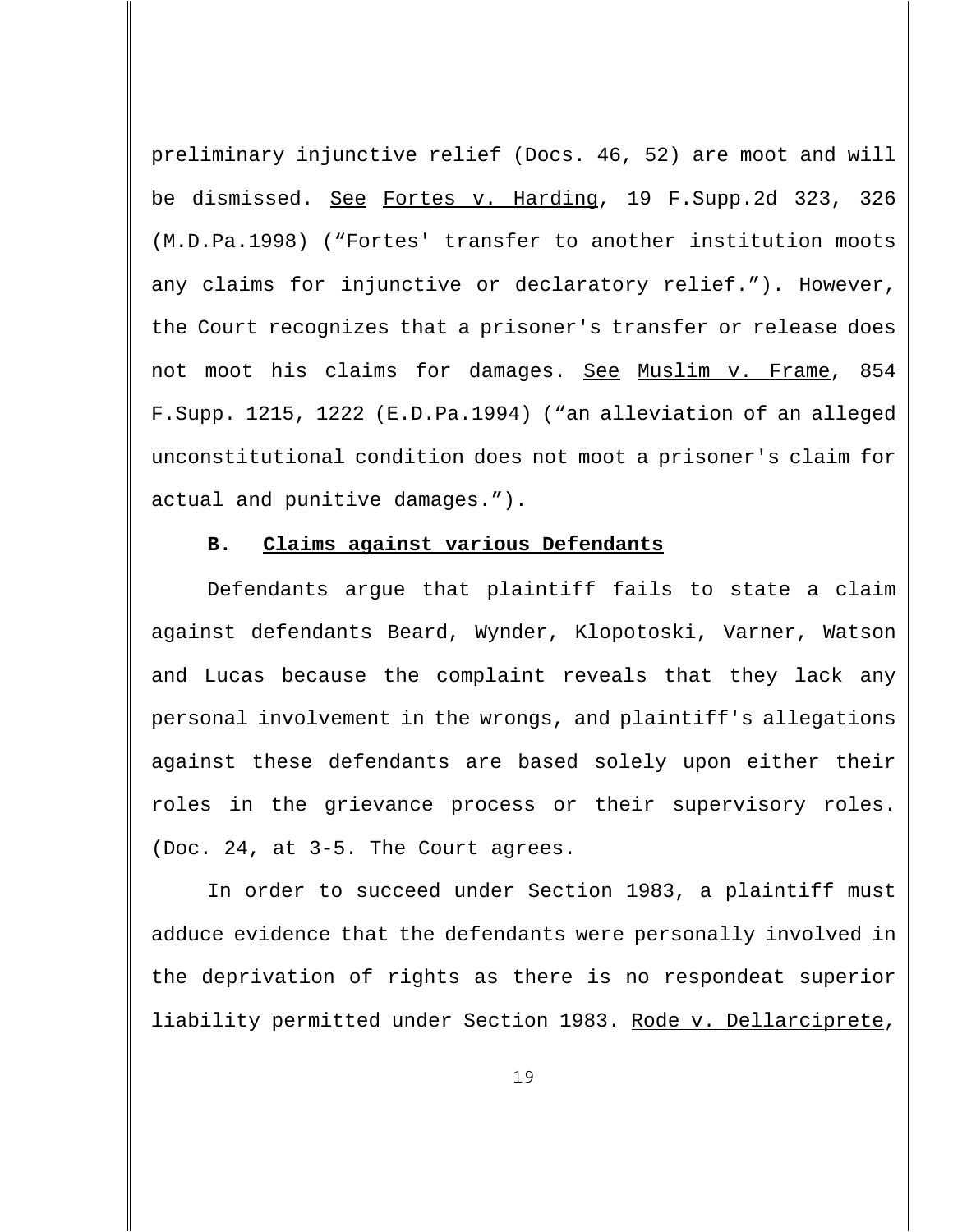845 F.2d 1195, 1207 (3d Cir.1988) ("liability [in a civil rights action] cannot be predicated solely on the operation of respondeat superior."); McClelland v. Facteau, 610 F.2d 693, 695 (10th Cir.1979) ("Respondeat superior is a doctrine of vicarious liability based upon public policy [and] the notion that the person who benefits by the acts of the servant must pay for wrongs committed by the servant; the one held liable as master need not be at fault in any way."). "A defendant in a [§ 1983] action must have personal involvement in the alleged wrongs." Rode v. Dellarciprete, 845 F.2d at 1207. "Personal involvement can be shown through allegations of personal direction or of actual [contemporaneous] knowledge and acquiescence." Id. Accord Evancho v. Fisher, 423 F.3d 347, 353 (3d Cir.2005) ("Her amended complaint likewise does not contain even a remote suggestion that Attorney General Fisher had contemporaneous, personal knowledge of her transfer and acquiesced in it.")

As to defendants Wynder, Klopotoski, Varner, Watson and Lucas, their sole role alleged in the complaint concerns their handling of plaintiff's grievances. Such is insufficient as a matter of law to render these defendants liable.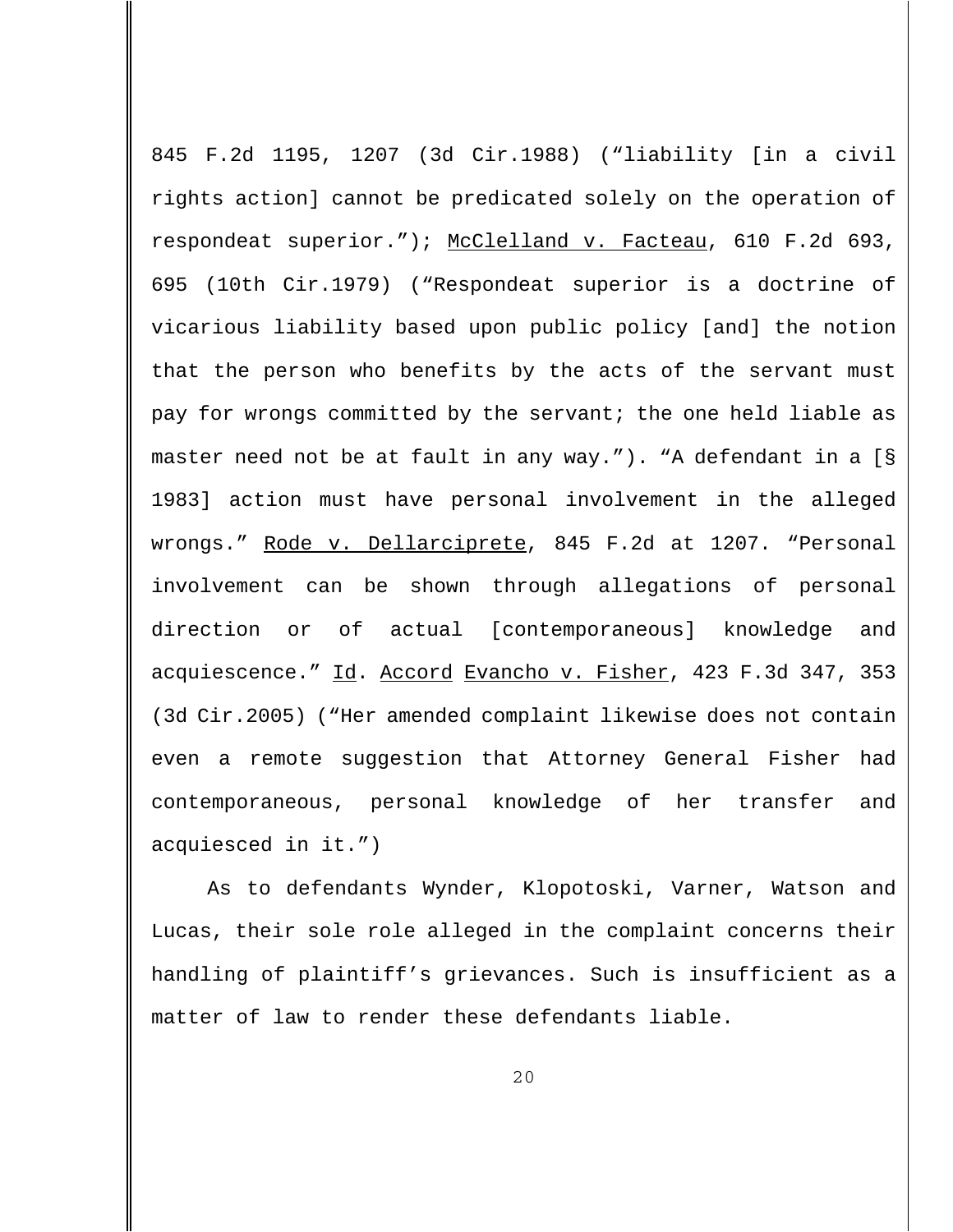"[T]he failure of a prison official to act favorably on an inmate's grievance is not itself a constitutional violation." Rauso v. Vaughn, Civil No. 96-6977, 2000 WL 873285, at \*16 (E.D.Pa., June 26, 2000). See also Overholt v. Unibase Data Entry, Inc., 221 F.3d 1335 (Table), 2000 WL 799760, at \*3 (6th Cir.2000) ("The defendants were not obligated to 'properly' respond to Overholt's grievances because there is no inherent constitutional right to an effective prison grievance procedure. Hence, his allegations that the defendants did not properly respond to his grievances simply do not rise to the level of a constitutional violation.") (citations omitted); Mitchell v. Keane, 974 F.Supp. 332, 343 (S.D.N.Y.1997) ("it appears from the submissions before the court that Mitchell filed grievances, had them referred to a prison official, and received a letter reporting that there was no evidence to substantiate his complaints. Mitchell's dissatisfaction with this response does not constitute a cause of action."); Caldwell v. Beard, Civil No. 2:07-CV-727, 2008 WL 2887810, at \*4 (W.D.Pa. July 23, 2008) ("Such a premise for liability [i.e., for performing a role in the grievance process] fails as a matter of law."), aff'd,--- Fed.Appx. ----, 2009 WL 1111545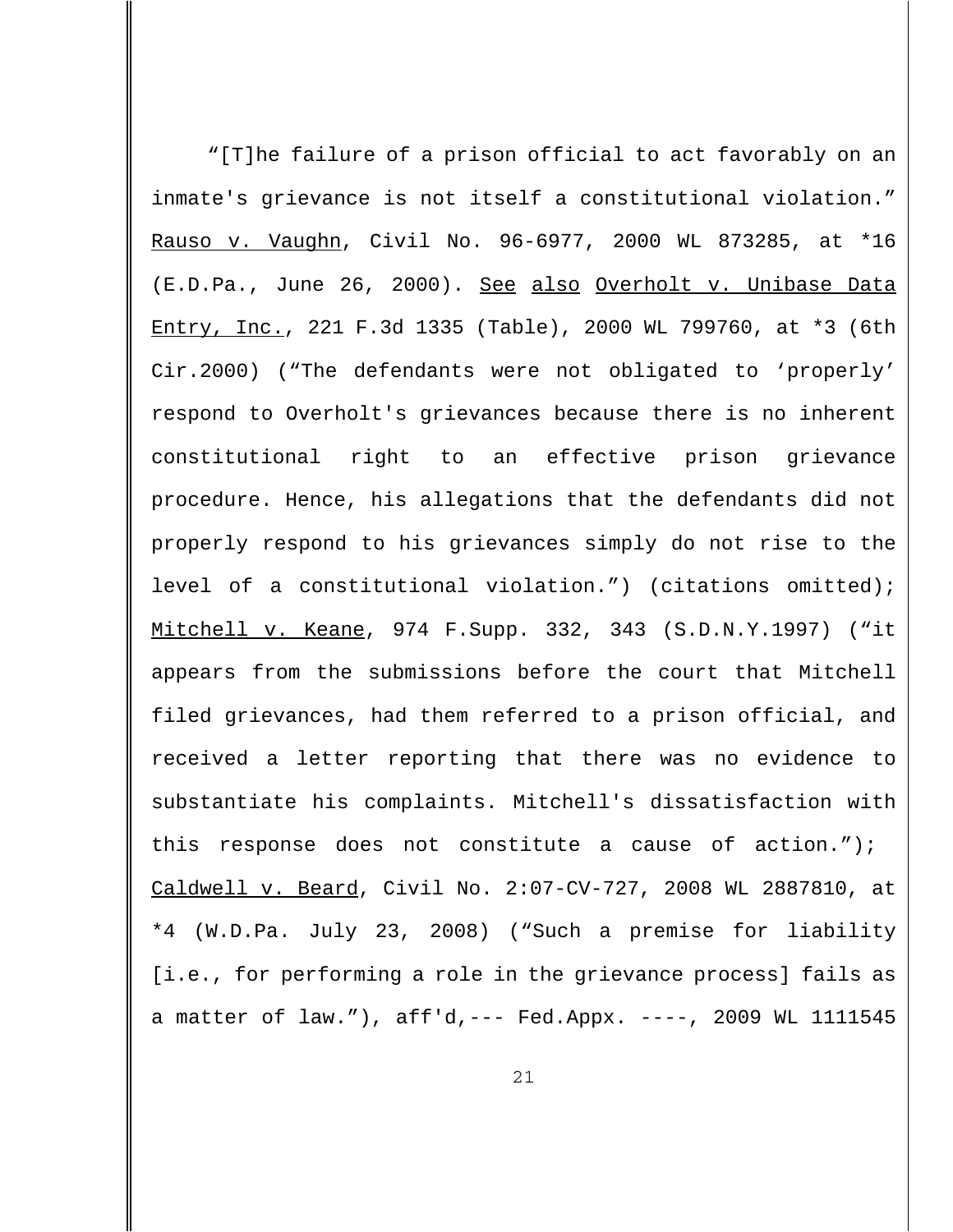(3d Cir. April 27, 2009); Caldwell v. Hall, Civil No. 97-8069, 2000 WL 343229, at \*2 (E.D.Pa. March 31, 2000) ("The failure of a prison official to act favorably on an inmate's grievance is not itself a constitutional violation."); Orrs v. Comings, Civil No. 92-6442, 1993 WL 418361, at \*2 (E.D.Pa. Oct.13, 1993) ("But an allegation that a defendant failed to act on a grievance or complaint does not state a Section 1983 claim."); Jefferson v. Wolfe, Civil No. 04-44, 2006 WL 1947721, at \*17 (W.D. Pa. July 11, 2006) ("These allegations [of denying grievances or grievance appeals] are insufficient to establish such Defendants' personal involvement in the challenged conduct under Section 1983. See Watkins v. Horn, 1997 WL 566080 at \* 4 (E.D.Pa..[sic] 1997) (concurrence in an administrative appeal process is not sufficient to establish personal involvement)").

Additionally, defendant Beard should also be dismissed from this action. Plaintiff's only allegation with respect to Secretary Beard is that on April 29, 2008, defendant Beard issued Department policy DC-ADM 820 ("Co-Pay for Medical Services"), which was allegedly misapplied by other named defendants. (Doc. 19, Second Amended Complaint). The plaintiff does not allege that Beard violated the Constitution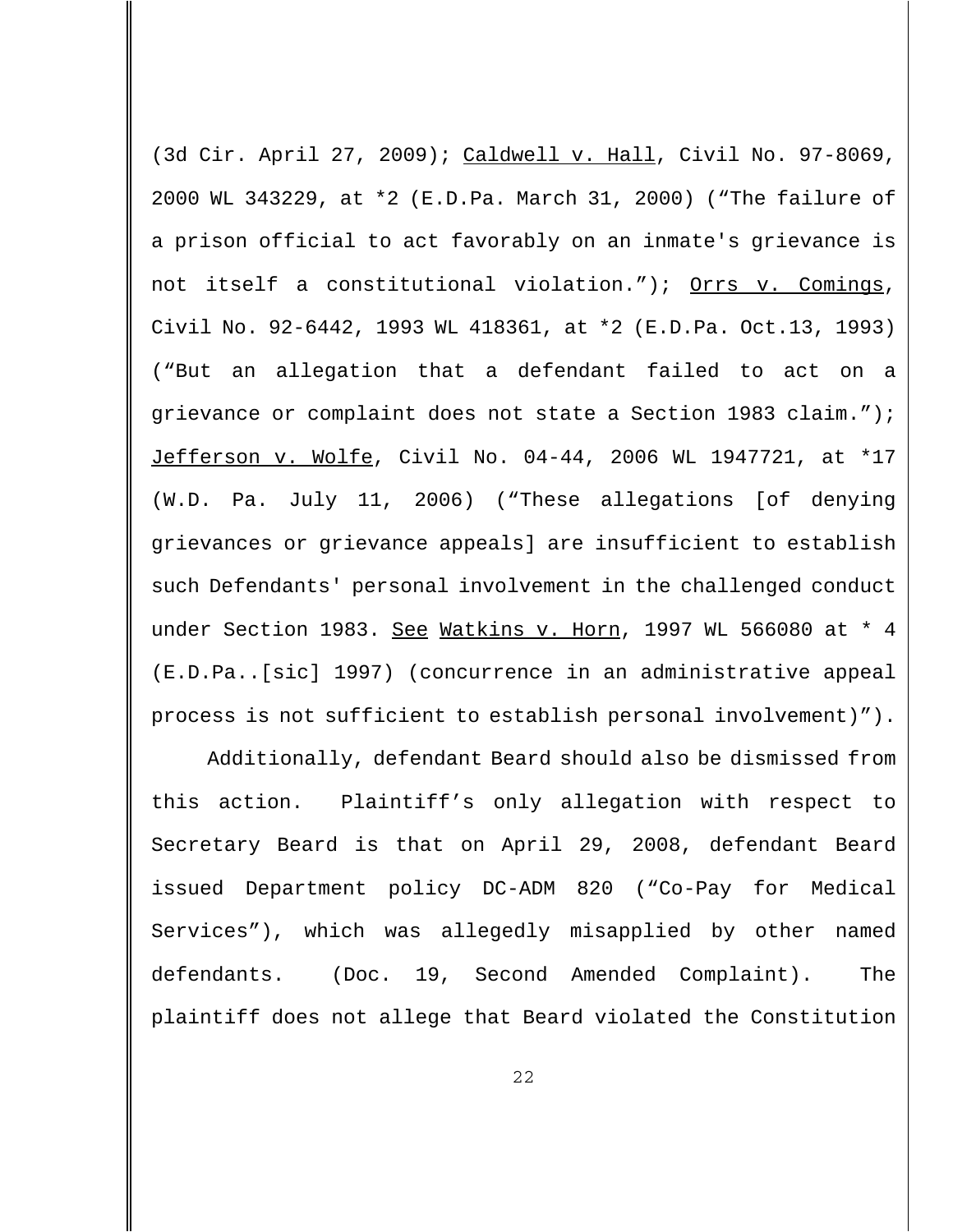by enacting DC-ADM 820, or that Beard was personally involved in applying the policy in a manner that violated plaintiff's constitutional rights. Thus, it is clear that plaintiff is attempting to hold defendant Beard liable based upon his position as Secretary of the Department of Corrections. However, a § 1983 action cannot be based solely upon a theory of respondeat superior. Rode v. Dellarciprete, 845 F.2d 1195, 1207-08 (3d Cir.1988); see also, Rizzo v. Goode, 423 U.S. 362, 96 S.Ct. 598, 46 L.Ed.2d 561 (1976); see Atkinson v. Taylor, 316 F.3d 257 (3d Cir.2003); Hampton v. Holmesburg Prison Officials, 546 F.2d 1077 (3d Cir.1976).

### **C. Fourteenth Amendment Procedural Due Process claims**

Plaintiff raises procedural due process claims concerning the confiscation of his property. In this regard, he claims that he did not receive procedural due process regarding the confiscation of his religious literature, in that he was not given the opportunity to have them shipped back to the sender before they were destroyed, and he was not reimbursed for their value.

To establish a due process violation under the Fourteenth Amendment a plaintiff must demonstrate that the defendants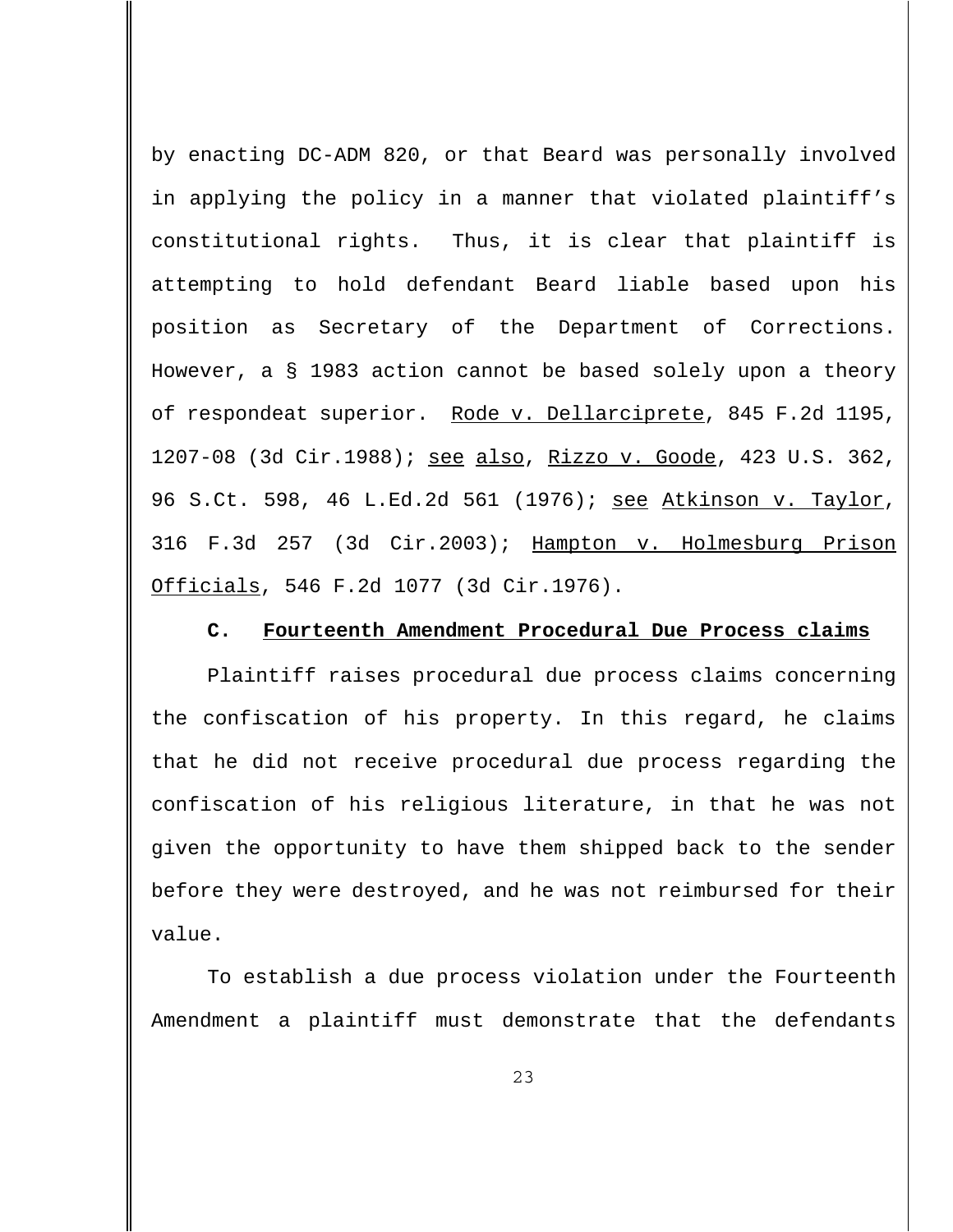deprived him of either a property or liberty interest. Daniels v. Williams, 474 U.S. 327, 339 (1986). Property rights are basic civil rights and a deprivation of property without due process gives rise to a claim under section 1983. Lynch v. Household Fin. Corp., 405 U.S. 538, 552 (1972). Inmates have a protected property interest in the funds in their prison accounts, Reynolds v. Wagner, 128 F.3d 166, 179 (3d Cir.1997), for which they are entitled to due process when deductions are made. Gillihan v. Shillinger, 872 F.2d 935, 939 (10th Cir.1989); Quick v. Jones, 754 F.2d 1521 (9th Cir.1984); Artway v. Scheidemantel, 671 F.Supp. 330, 337 (D.N.J.1987).

What is not clear in the present action is whether plaintiff had a protected property interest in the confiscated items, which he alleges were purchased in accordance with existing DOC policies and regulations. Specifically, plaintiff alleges that, at the time he put his order in and request to have funds deducted for such order, the security office made no indication that such materials were a security threat and allowed the transaction to proceed. Thus, plaintiff believed that the purchase of these materials was in accordance with DOC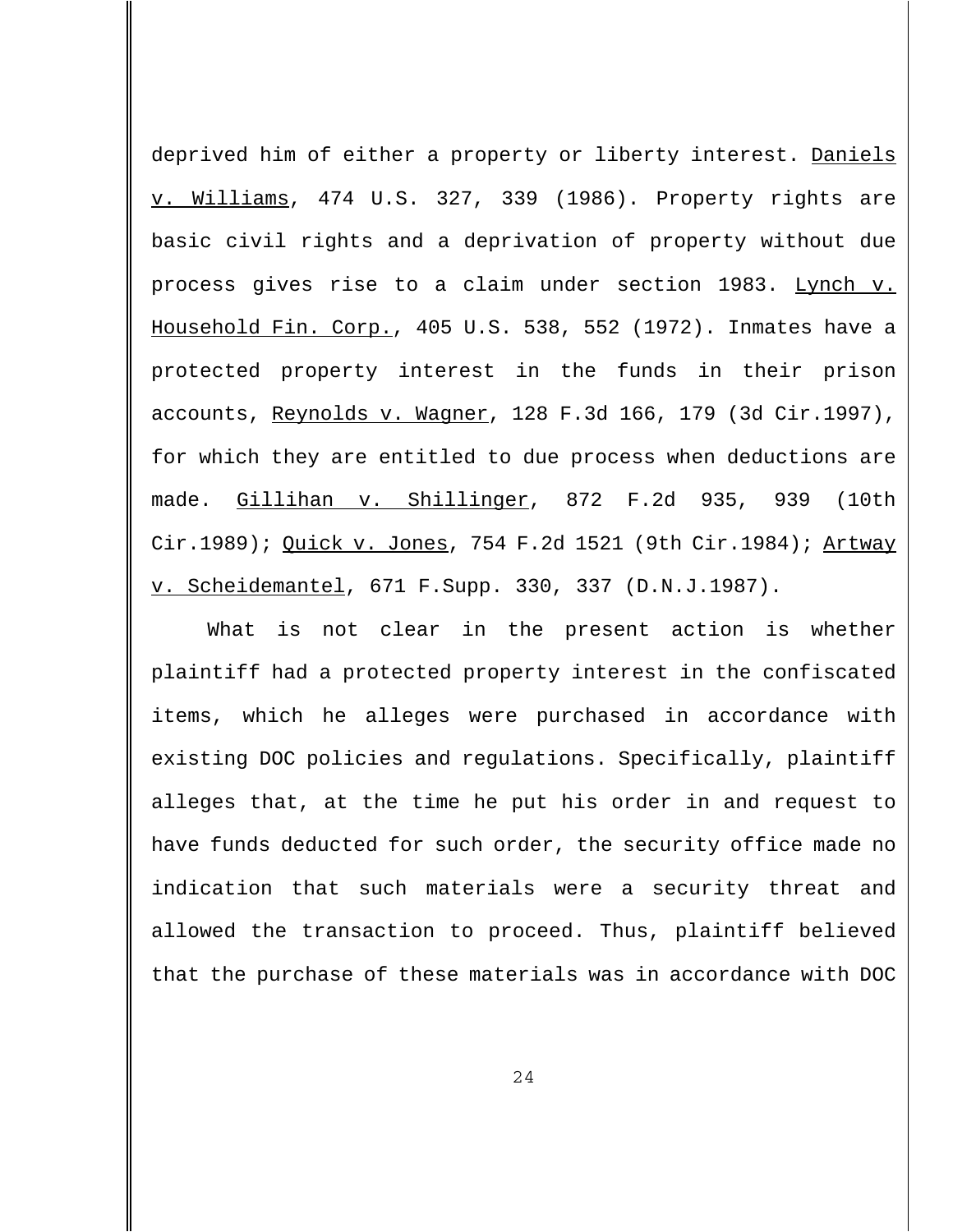policies, and that he would be permitted these publications as part of his personal property.

Initially, the Court notes that there remains a question of fact as to whether plaintiff had a constitutionally protected property interest in the confiscated items and, if so, whether he received all process that was due. Specifically, it is unclear whether the policy in question created a protectable property interest, and if so, whether any procedural protections provided for by the policies were adequate. It may very well be that plaintiff's property was destroyed through the negligent or intentional actions of defendants that were random and unauthorized, to which plaintiff may not be able to state a due process claim as a matter of law where he has an adequate state tort remedy to allow him to recover the property, or the value thereof, from state officials in a state forum. Parratt v. Taylor, 451 U.S. 527 (1981); Hudson v. Palmer, 468 U.S. 517 (1984). However, to the extent that plaintiff's property was destroyed pursuant to DOC policy, the principles announced in Mathews v. Eldridge, 424 U.S. 319, 335 (1976) apply. In Matthews, the Supreme Court announced a balancing test for determining when a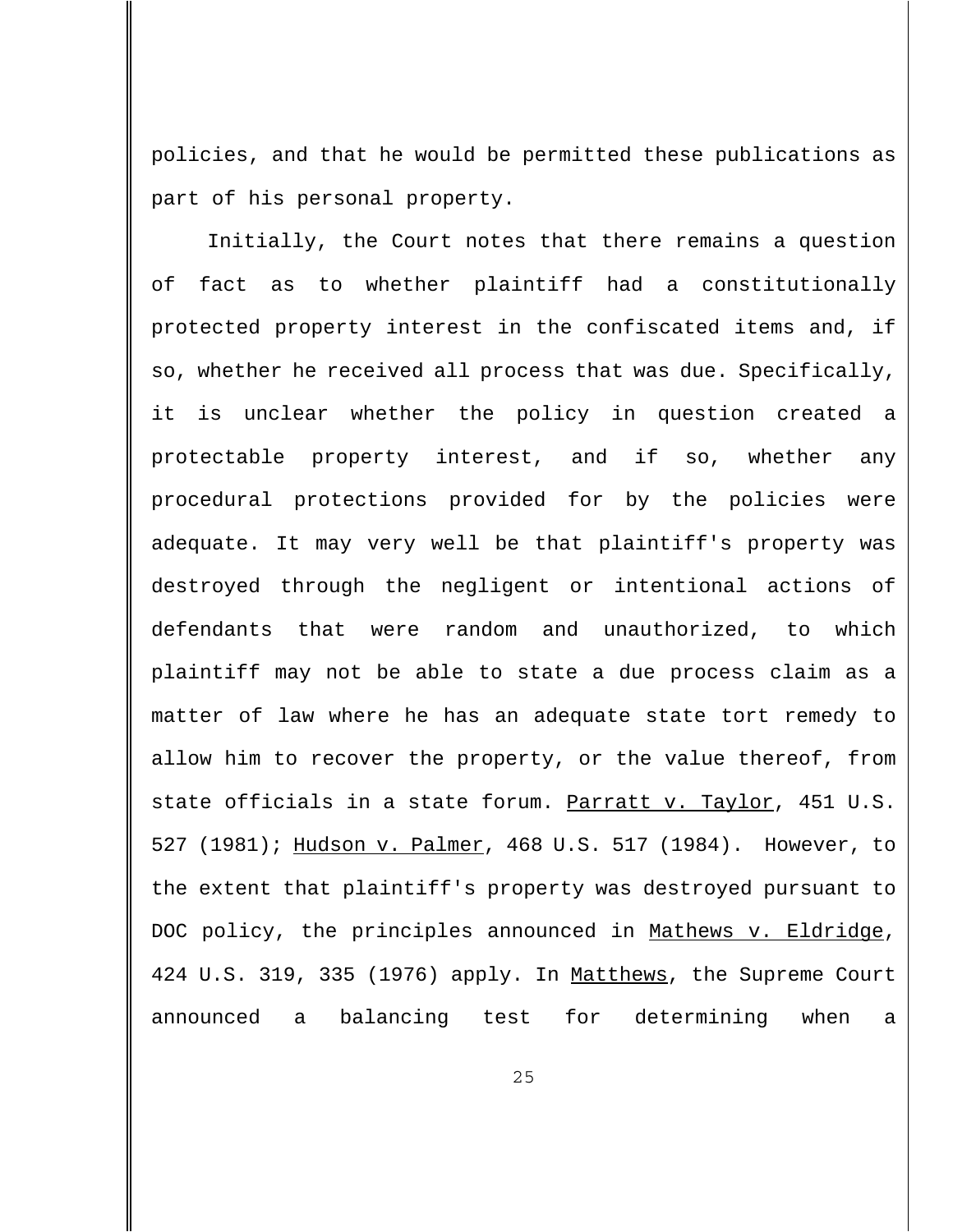pre-deprivation hearing is necessary under the Fourteenth Amendment.

Due process is flexible and calls for such procedural protections as the particular situation demands. Accordingly, resolution of the issue whether the administrative procedures provided here are constitutionally sufficient requires analysis of the governmental and private interests that are affected. More precisely, our prior decisions indicate that identification of the specific dictates of due process generally requires consideration of three distinct factors: First, the private interest that will be affected by the official action; second, the risk of an erroneous deprivation of such interest through the procedures used, and the probable value, if any, of additional or substitute procedural safeguards; and finally, the Government's interest, including the function involved and the fiscal and administrative burdens that the additional or substitute procedural requirement would entail.

Matthews, 424 U.S. at 334-335 (internal quotations and citations omitted).

This Court agrees that the Matthews balancing test may be applicable to plaintiff's claims. Because the Court does not have all of the applicable policies before it, it cannot determine whether defendants' policies provided him with all the process that he was due under the Matthews balancing test and whether or not defendants followed the applicable policies when they failed to provide plaintiff the opportunity to send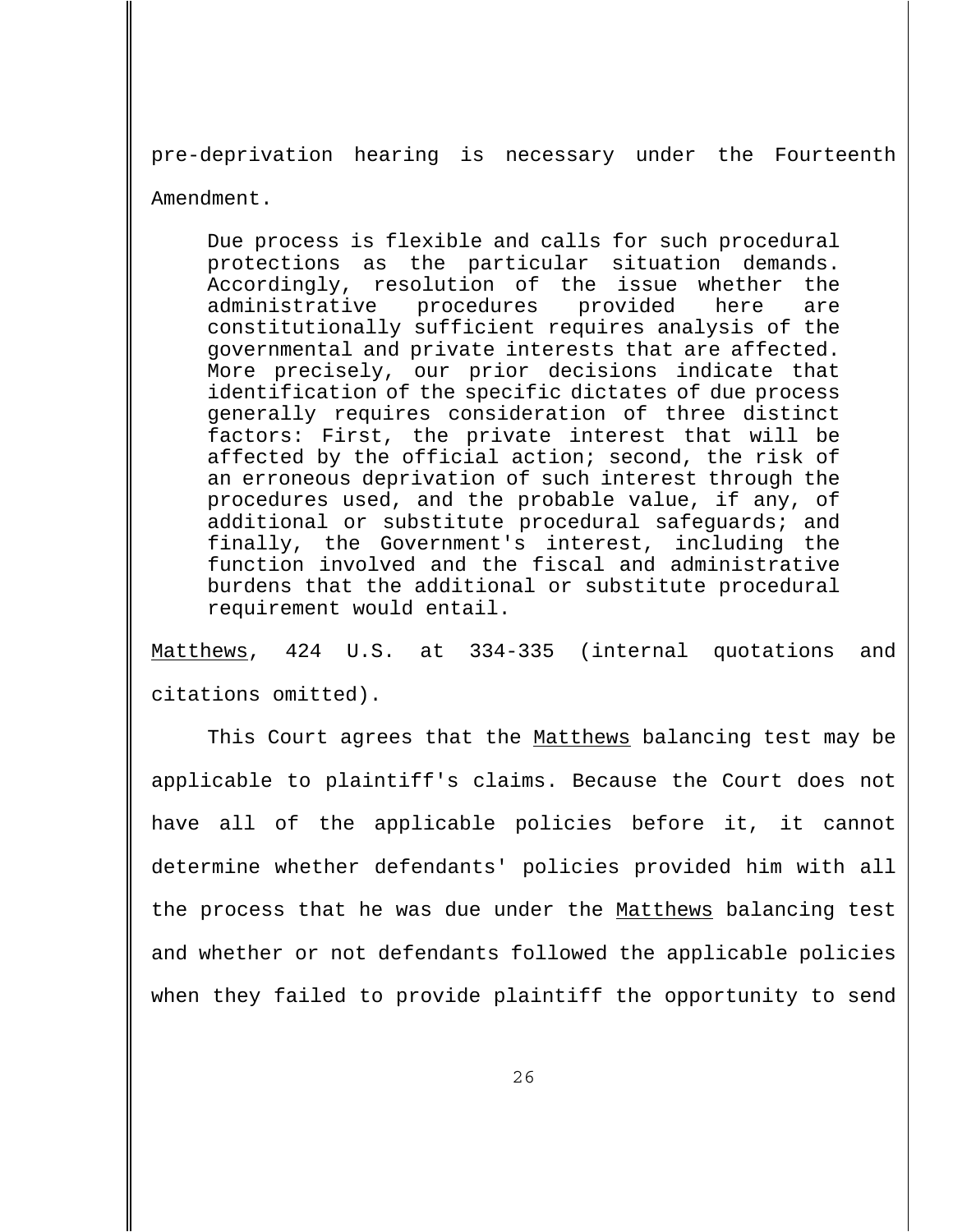the confiscated item back to the sender. Thus, Security Officer Zakaraukas is not entitled to dismissal from this action and plaintiff's due process property interest claim is permitted to proceed.

Likewise, plaintiff's claim that defendants deducted monies from plaintiff's inmate account for medical expenses, without appropriate notice, and in violation of DOC policy, as it existed at the time, that plaintiff's medical needs were classified as chronic and exempt from payment, may also proceed.

As previously mentioned, "[i]nmates have a property interest in funds held in prison accounts. Thus, inmates are entitled to due process with respect to any deprivation of this money." Reynolds, 128 F.3d at 179.

The requirements of due process are flexible and are determined with reference to the private interests at stake, the governmental interests, and the value of procedural requirements in that particular context. Mathews, 424 U.S. at 335. Applying this standard, the United States Court of Appeals for the Third Circuit has found no procedural due process violation in the routine deduction from inmate institutional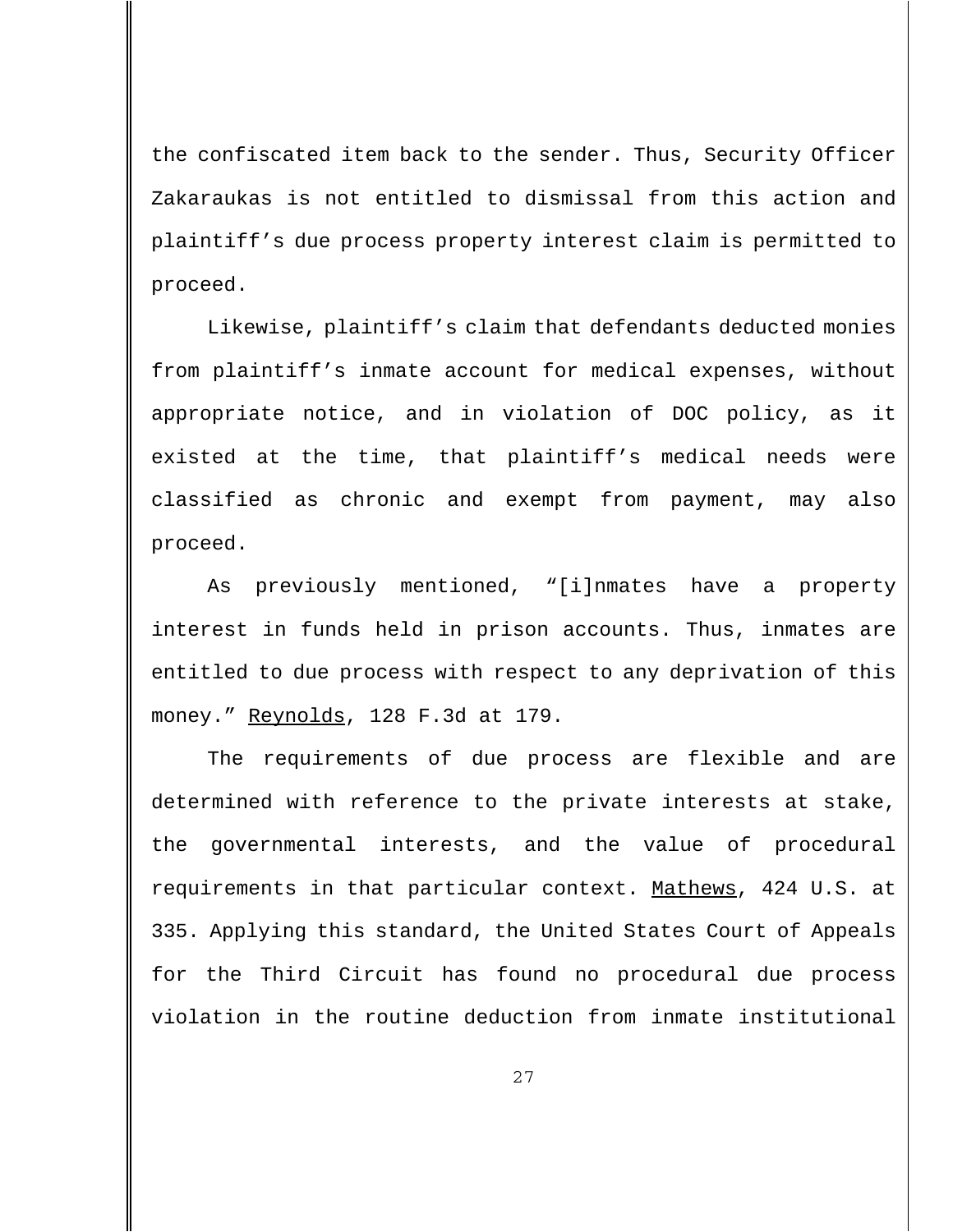accounts of fixed fees for medical services and housing costs. See Reynolds, 128 F.3d at 179-81; Tillman v. Lebanon Co. Correctional Facility, 221 F.3d 410, 421 n. 12 (3d. Cir.2000) (citing United States v. James Daniel Good Real Property, 510 U.S. 43, 53 (1993)) (in "extraordinary situations" such as routine deduction of fees from a prisoner's account even without authorization, post-deprivation remedies may be adequate). The Court, however, on a motion to dismiss, cannot conclude such, as questions of fact remain as to whether plaintiff was afforded adequate notice prior to the deduction of medical payments, or if plaintiff's medical condition exempt him from payment. Thus, plaintiff's due process claim regarding monies deducted from his inmate account for medical expenses remains.

#### **D. Eighth Amendment Medical Claim**

Plaintiff alleges that he was seen by defendant O'Brien, who "changed the recent Dalsalid that had been issued by defendant Bunk on 11/15/07." (Doc. 19, Second Amended Complaint at 5). Plaintiff explained to defendant O'Brien that the Dalsalid was not working and that "the prior 4 years and 7 months, chronic Feldene 'is what helped the pain'" and that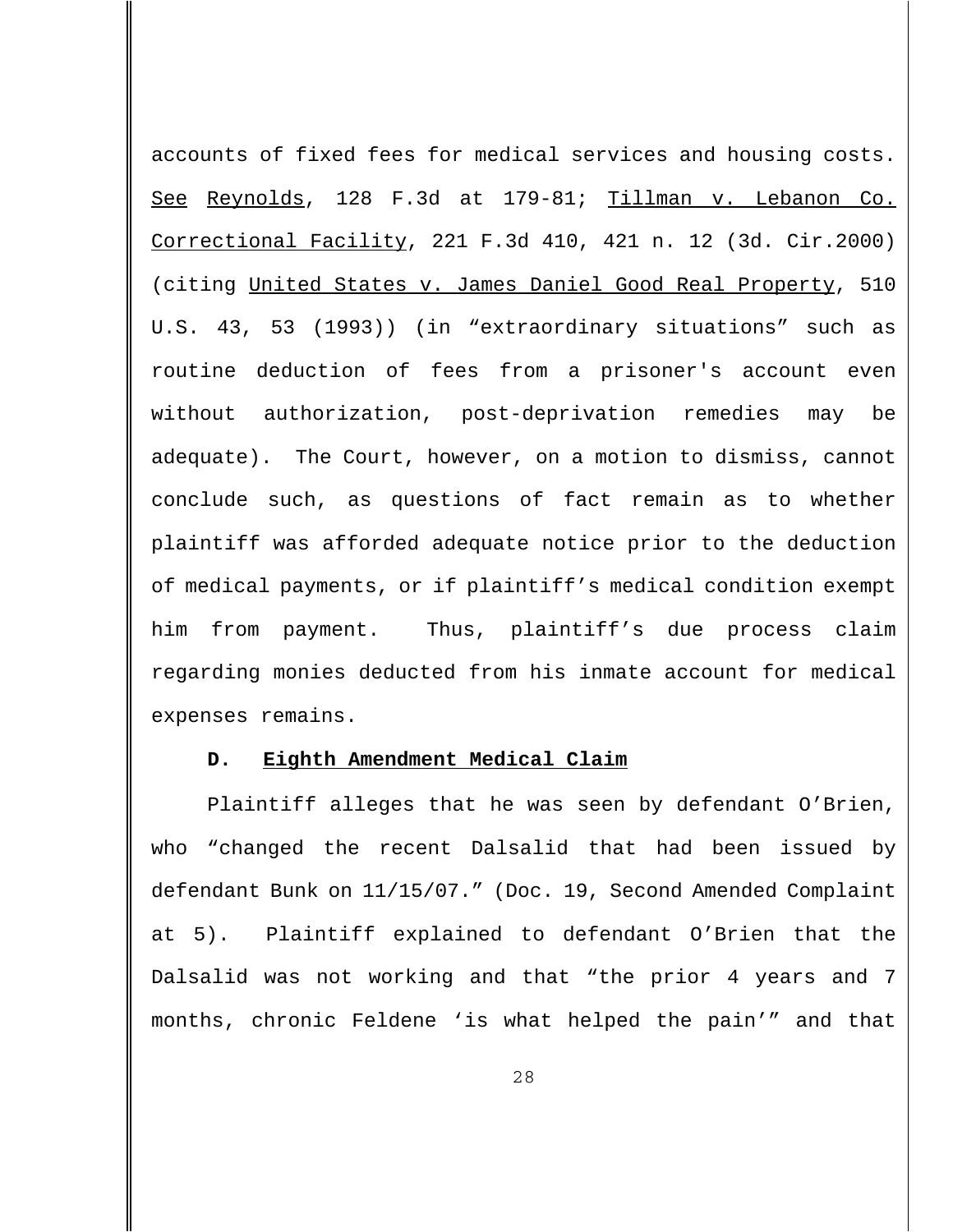defendant Bunk "took [it] from me." Id. Defendant O'Brien "administered Motrin and Selenium Sulfide." Id.

In order to establish an Eighth Amendment medical claim, a plaintiff must show "(i) a serious medical need, and (ii) acts or omissions by prison officials that indicate deliberate indifference to that need." Natale v. Camden Cty. Correctional Facility, 318 F.3d 575, 582 (3d Cir. 2003). See also Rouse v. Plantier, 182 F.3d 192, 197 (3d Cir. 1999). A serious medical need is one that has been diagnosed by a physician as requiring treatment, or one that is so obvious that a layperson would recognize the need for a doctor's attention. Monmouth County Correctional Institutional Inmates v. Lanzaro, 834 F.2d 326, 347 (3d Cir. 1987). In addition, "if unnecessary and wanton infliction of pain results as a consequence of denial or delay in the provision of adequate medical care, the medical need is of the serious nature contemplated by the eighth amendment." Id. (quotation and citation omitted).

A prison official acts with deliberate indifference to an inmate's serious medical needs when he "knows of and disregards an excessive risk to inmate health or safety; the official must both be aware of facts from which the inference could be drawn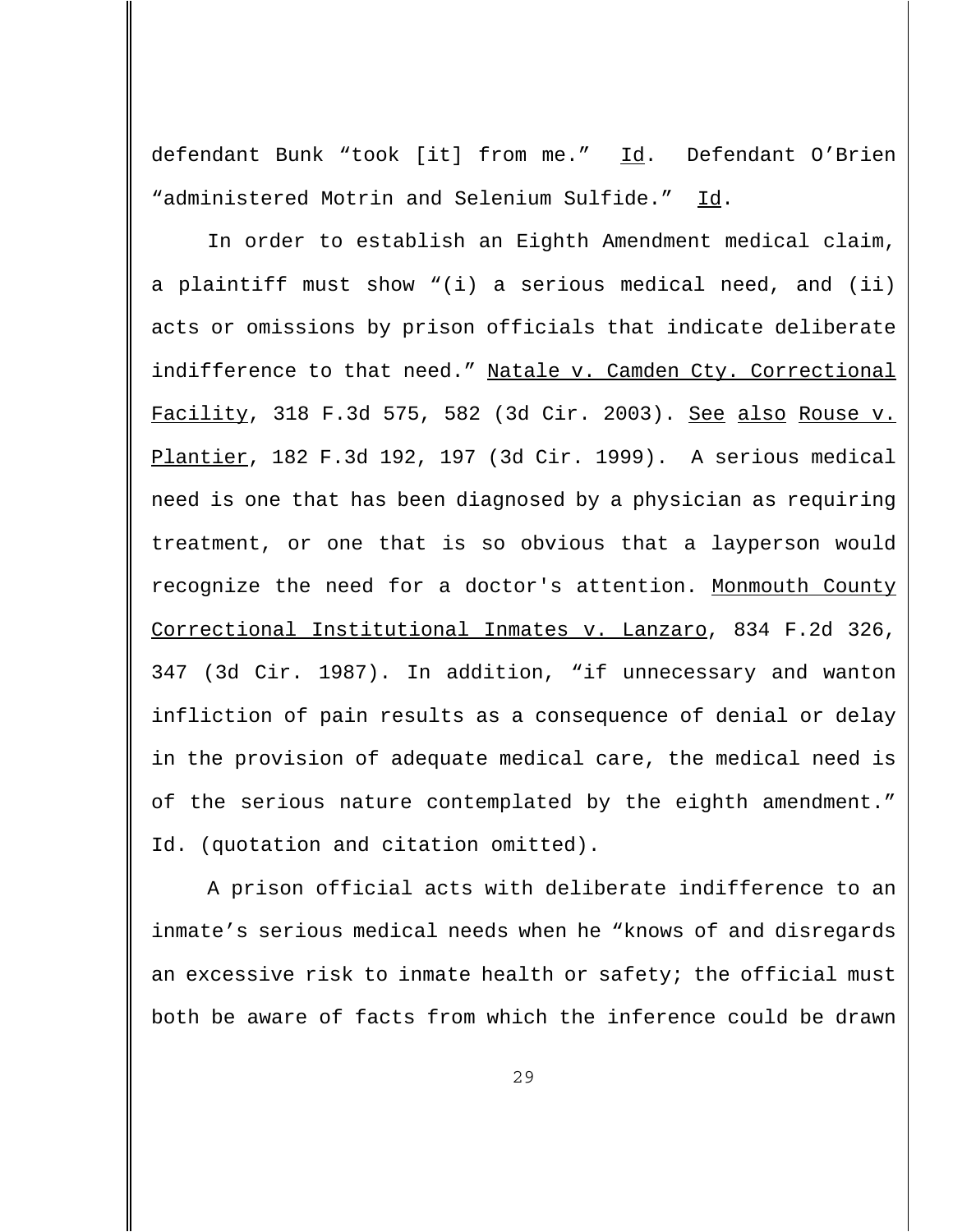that a substantial risk of serious harm exists, and he must also draw the inference." Farmer v. Brennan, 511 U.S. 825, 837 (1994).

A mere difference of opinion between the prison's medical staff and the inmate regarding the diagnosis or treatment which the inmate receives does not support a claim of cruel and unusual punishment. Farmer v. Carlson, 685 F. Supp. 1335, 1339 (M.D. Pa. 1988). See McCracken v. Jones, 562 F.2d 22, 24 (10th Cir. 1977); Smart v. Villar, 547 F.2d 112, 113 (10th Cir. 1976), cert. denied, 450 U.S. 1041 (1981).

Defendants O'Brien and Wisniewski-Bunk argue that plaintiff's complaint amounts to a disagreement over the proper course of treatment and therefore does not support a cause of action under 42 U.S.C. § 1983. While this may very well be the case, the Court finds that such conclusion cannot be determined on the instant motion to dismiss.

Plaintiff alleges that he has been diagnosed with Chronic Degenerative Joint Disease of the Cervical Spine, which has been alleviated for the past four years with the medication Feldene. Within a short period of time, plaintiff's medication was changed to Dalsaid and then to Celenium Sulfate and Motrin.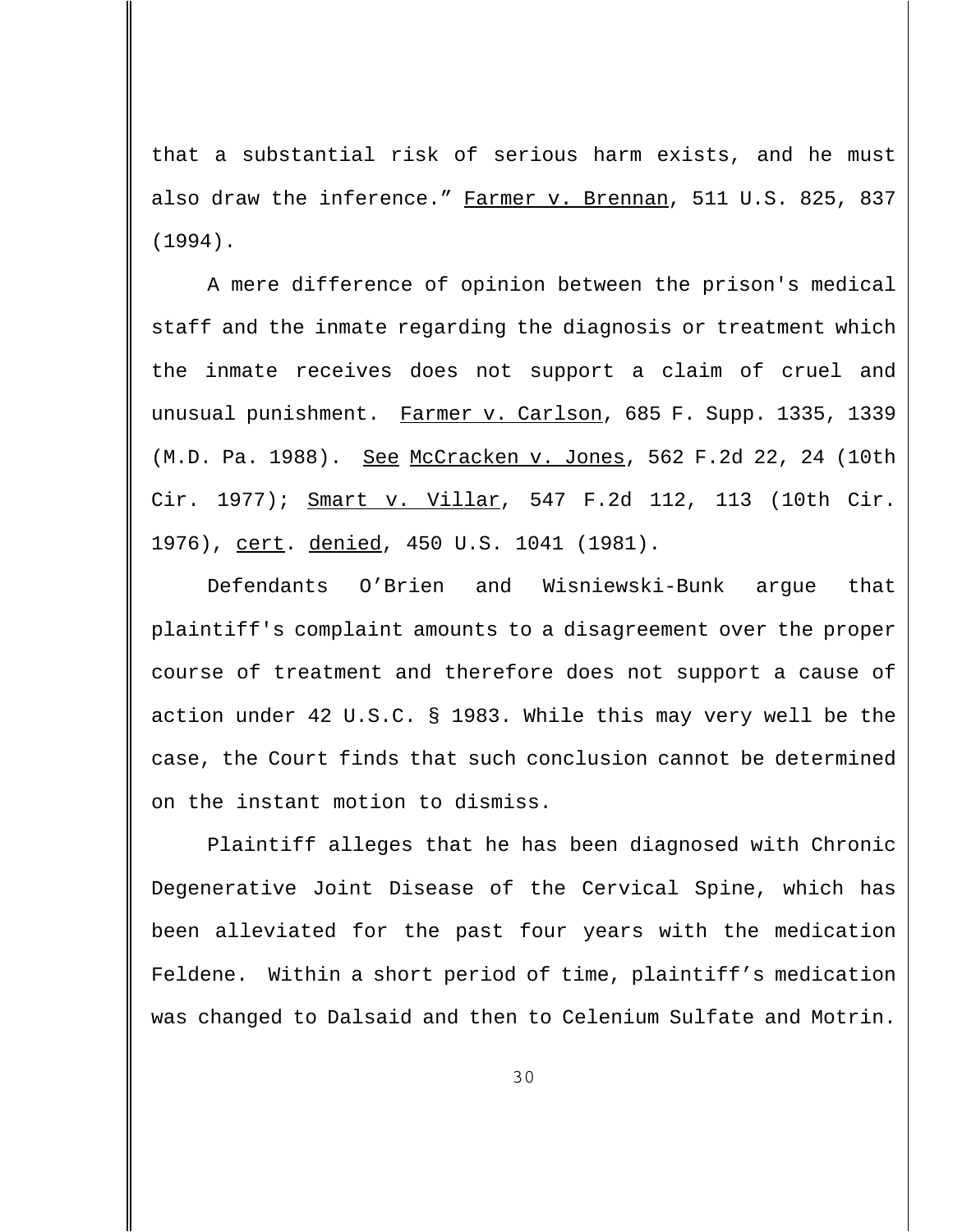While there is no indication that defendants knew that these medications would be ineffective, there is also no indication that they were an appropriate substitute. Thus, the Court finds that the record needs to be expanded to determine whether plaintiff in fact suffered from a serious medical condition, for which he was rendered appropriate medical care. Thus, plaintiff's claim under 42 U.S.C. § 1983 for violation of the Eighth Amendment may proceed against defendants O'Brien and Bunk.

### **E. Program Review Committee Review Claim**

To the extent that plaintiff is attempting to establish a Fourteenth Amendment procedural due process violation based upon the denial of his 90 day PRC review hearing from July 16, 2008 until August 14, 2008, a period of time of less than 1 month, the Court finds that such fails to state a claim upon which relief can be granted.

Conducting a procedural due process analysis involves a two step inquiry: the first question to be asked is whether the complaining party has a protected liberty or property interest within the contemplation of the Due Process clause and, if so, the second question to be asked is whether the process afforded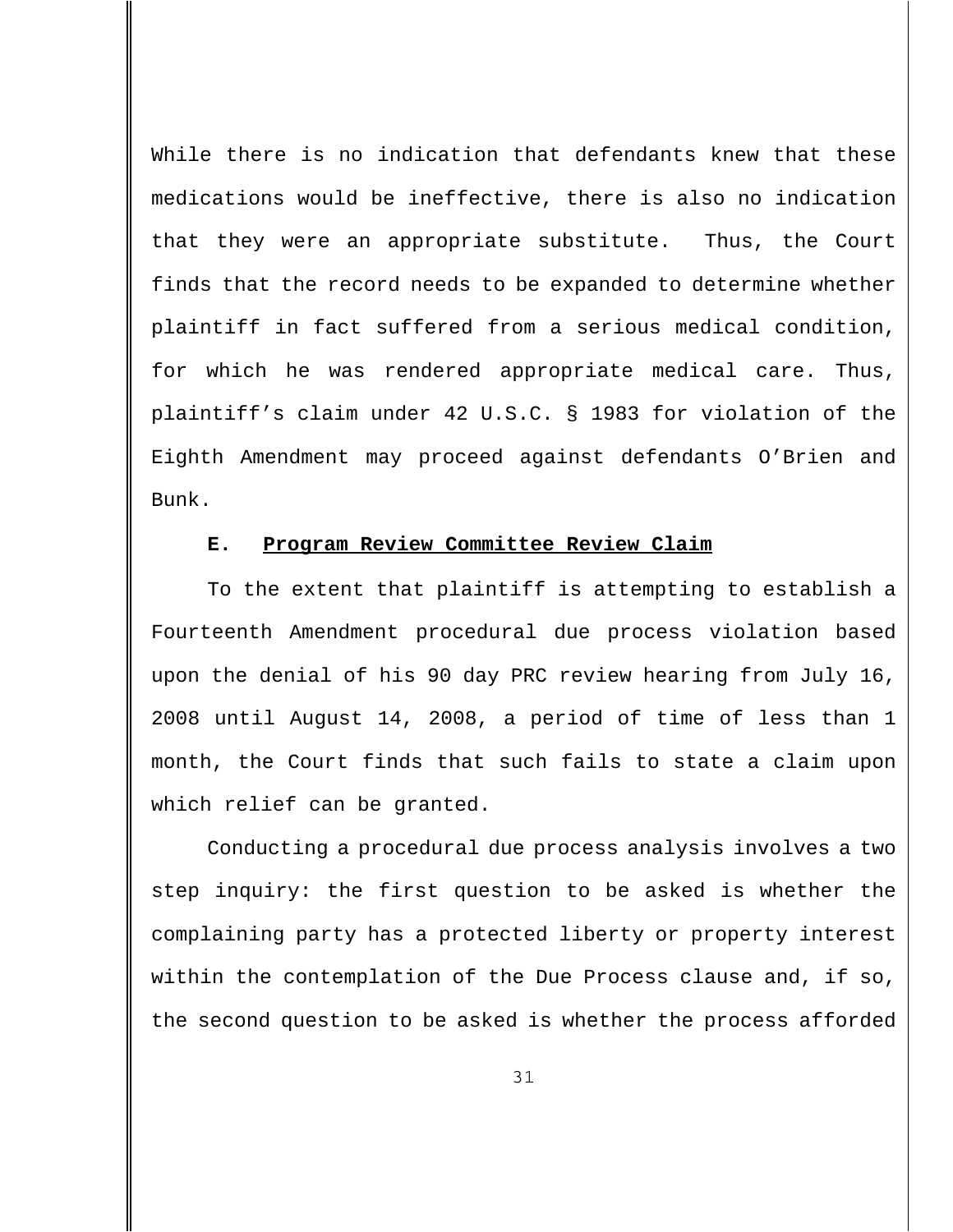the complaining party comported with constitutional requirements. Shoats v. Horn, 213 F.3d 140, 143 (3d Cir.2000).

A protected liberty interest may arise from one of two sources: (1) directly from the Fourteenth Amendment's due process clause itself or (2) from state law. Hewitt v. Helms, 459 U.S. 460, 466 (1983). There is no liberty interest created directly by the Fourteenth Amendment that prevents an inmate from being subjected to disciplinary confinement. See Sandin v. Conner, 515 U.S. 472, 484 (1995) ("Conner asserts, incorrectly, that any state action taken for a punitive reason encroaches upon a liberty interest under the Due Process Clause even in the absence of any state regulation"); Stephany v. Wagner, 835 F.2d 497, 499 (3d Cir.1987) ("the Due Process Clause does not give a prisoner a liberty interest in remaining in the general prison population").

Neither has Pennsylvania created a liberty interest in being free from disciplinary or administrative confinement. Addressing the issue of state created liberty interests, the United States Supreme Court in Sandin v. Conner, 515 U.S. at 484, held that a state government "may under certain circumstances create liberty interests which are protected by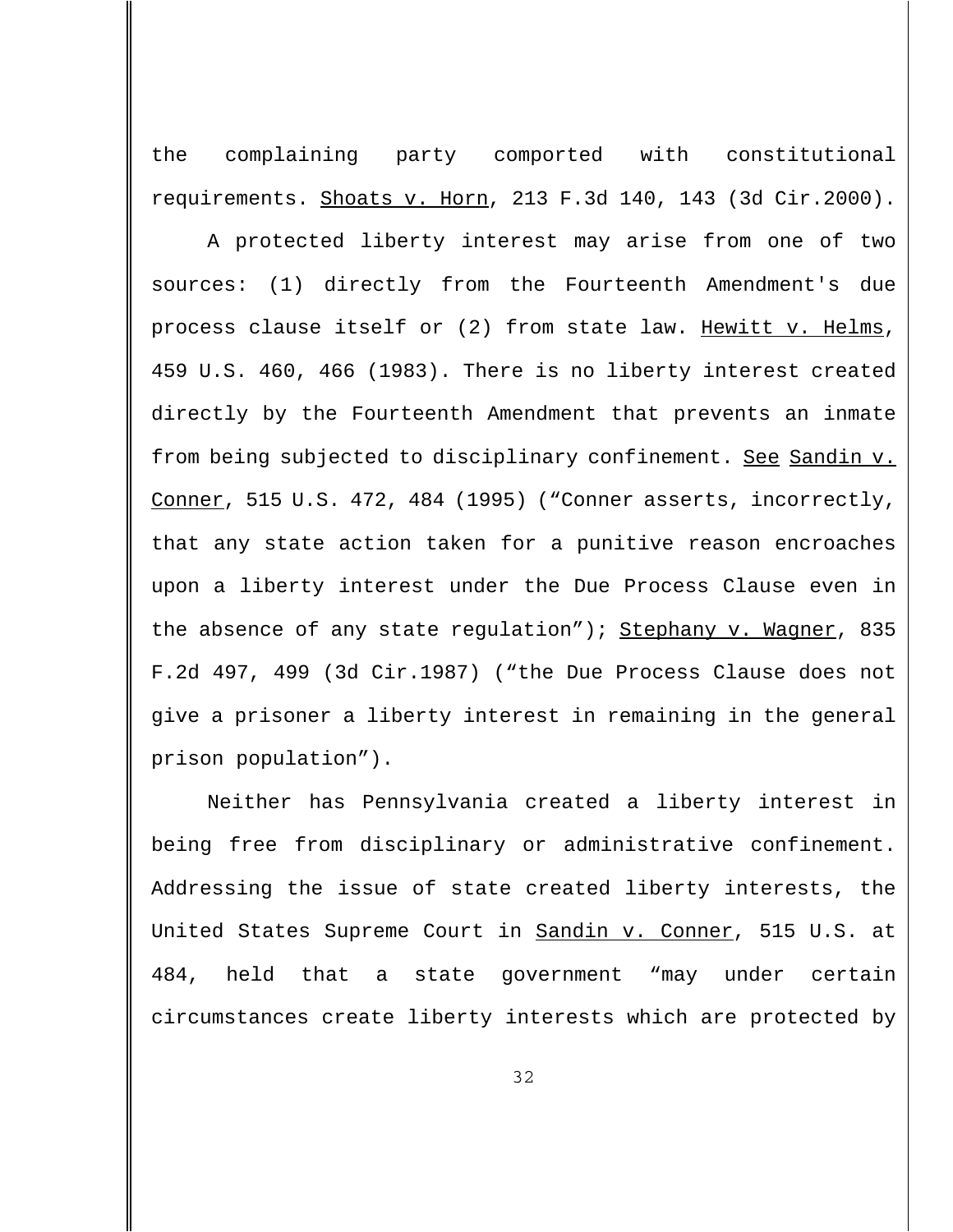the Due Process Clause. But these interests will be generally limited to freedom from restraint which, while not exceeding the sentence in such an unexpected manner as to give rise to protection by the Due Process Clause of its own force, nonetheless imposes atypical and significant hardship on the inmate in relation to the ordinary incidents of prison life."

Placing, or more accurately, maintaining plaintiff in administrative confinement for less than 1 month without any hearing does not impose such an atypical and significant hardship as a matter of law under the facts alleged in the operative complaint and so does not deprive him of any liberty interest. See e.g., Siddiq v. Edlund, 8 Fed.Appx. 522, 524 (6th Cir.2001) ("placement in administrative segregation [for twenty months] did not constitute an 'atypical and significant hardship on the inmate in relation to the ordinary incidents of prison life.' "); Jones v. Baker, 155 F.3d 810 (6th Cir.1998) (administrative confinement for two and one-half years was not atypical and significant) (cited approvingly in Fraise v. Terhune, 283 F.3d 506, 523 (3d Cir.2002)); Washington-El v. Diguglielmo, No. 06-CV-4517, 2008 WL 2954745 (E.D.Pa. July 29, 2008) (17 months in administrative custody is not atypical and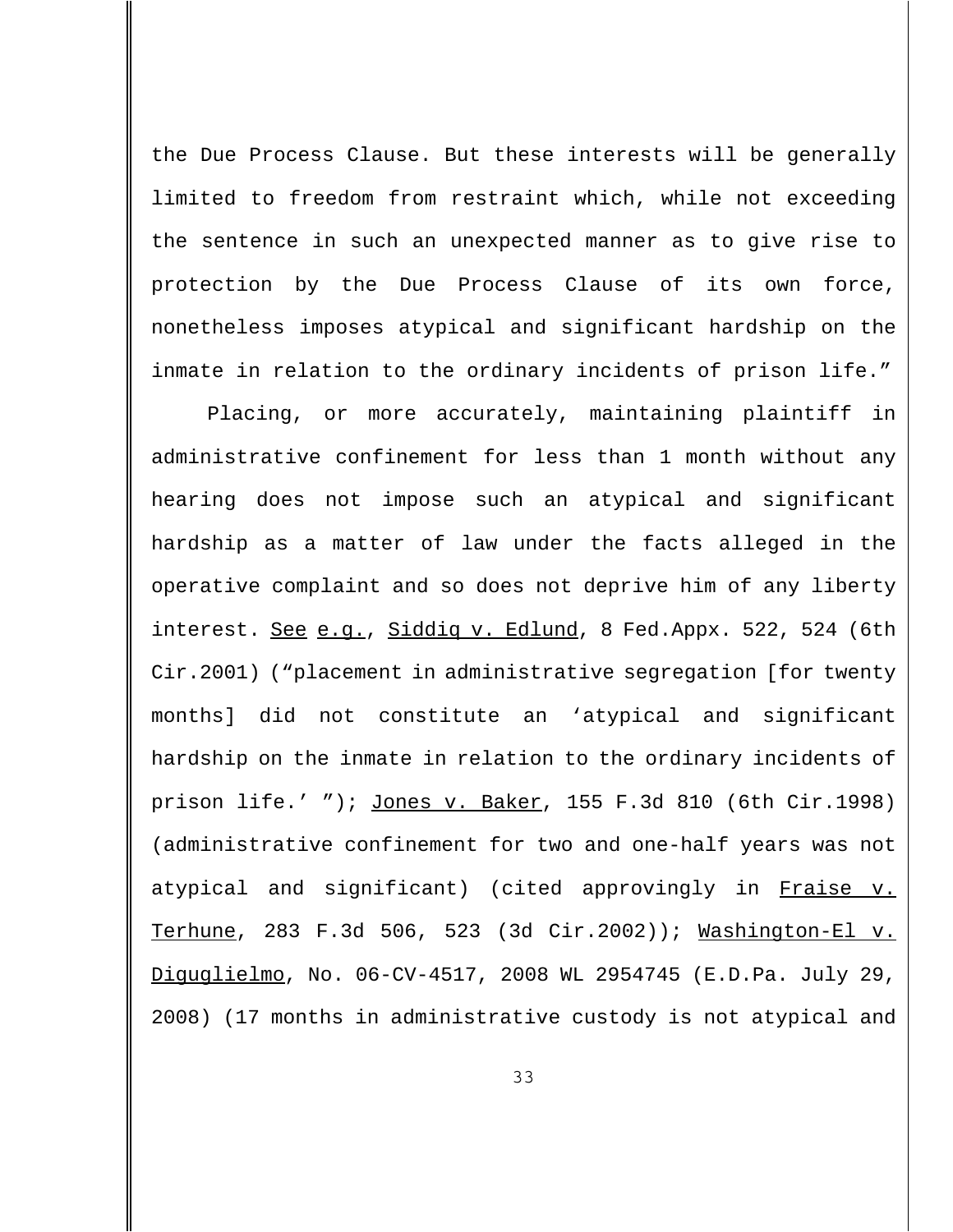significant so as to qualify as a liberty interest). Cf. Griffin v. Vaughn, 112 F.3d 703 (3d Cir.1997) (confinement in administrative custody for fifteen months with only one hour of exercise per day five days per week did not amount to an atypical and significant hardship and thus did not deprive prisoner of a liberty interest). Hence, because the time Plaintiff spent in the administrative custody without a required PRC hearing was less than 1 month, and so no liberty interest was at stake pursuant to Griffin, plaintiff was not entitled under the Federal Constitution to any procedural protections.

This is true notwithstanding the fact that Pennsylvania rules and regulations may have required a PRC hearing every 90 days. The Supreme Court has observed that "[a] liberty interest is of course a substantive [in contrast to a procedural] interest of an individual; it cannot be the right to demand needless formality. Process is not an end in itself. Its constitutional purpose is to protect a substantive interest to which the individual has a legitimate claim of entitlement.... The State may choose to require procedures for reasons other than protection against deprivation of substantive rights, of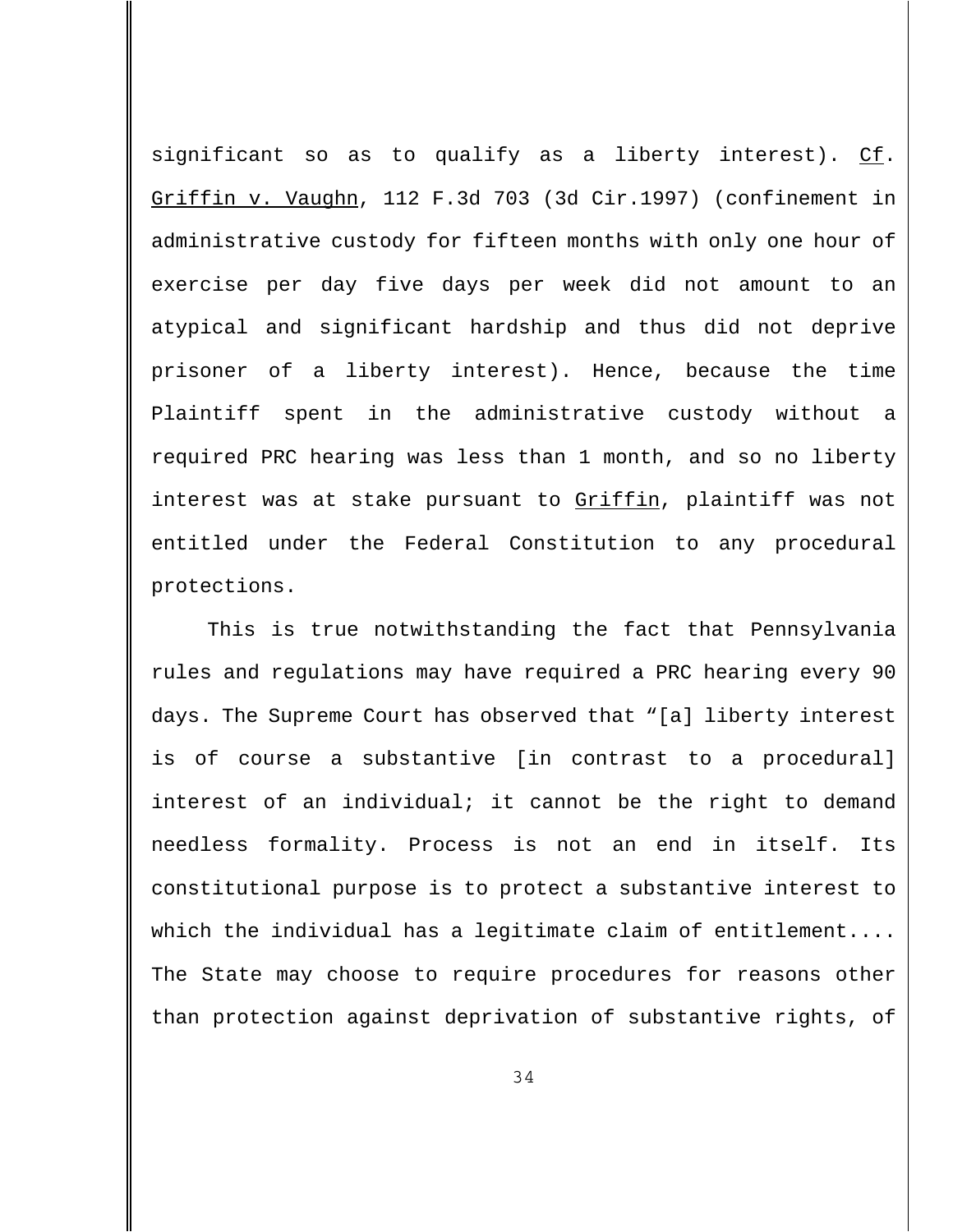course, but in making that choice the State does not create an independent substantive right." Olim v. Wakinekona, 461 U.S. 238, 250-51(1983) (internal quotations, citations and footnotes omitted). See also United States v. Jiles, 658 F.2d 194, 200 (3d Cir.1981) ("The simple fact that state law prescribes certain procedures does not mean that the procedures thereby acquire a federal constitutional dimension.") (quoting Slotnick v. Staviskey, 560 F.2d 31, 34 (1st Cir.1977)); Shango v. Jurich, 681 F.2d 1091, 1101-02 (7th Cir.1982) ("[A] state created procedural right is not itself a liberty interest.... States may decide to engage in such proceedings, but the due process clause does not compel them to do so because no constitutionally cognizable substantive interest of the prisoner is at stake."); Hayes v. Muller, No. 96-3420, 1996 WL 583180,at \*7 (E.D.Pa. Oct.10, 1996) ("[A] state does not violate an individual's federal constitutional right to procedural due process merely by deviating from its own established procedures."). Having been deprived of no liberty interest by the defendants' failure to abide by DOC policies requiring 90dayreview hearings, the complaint fails to state a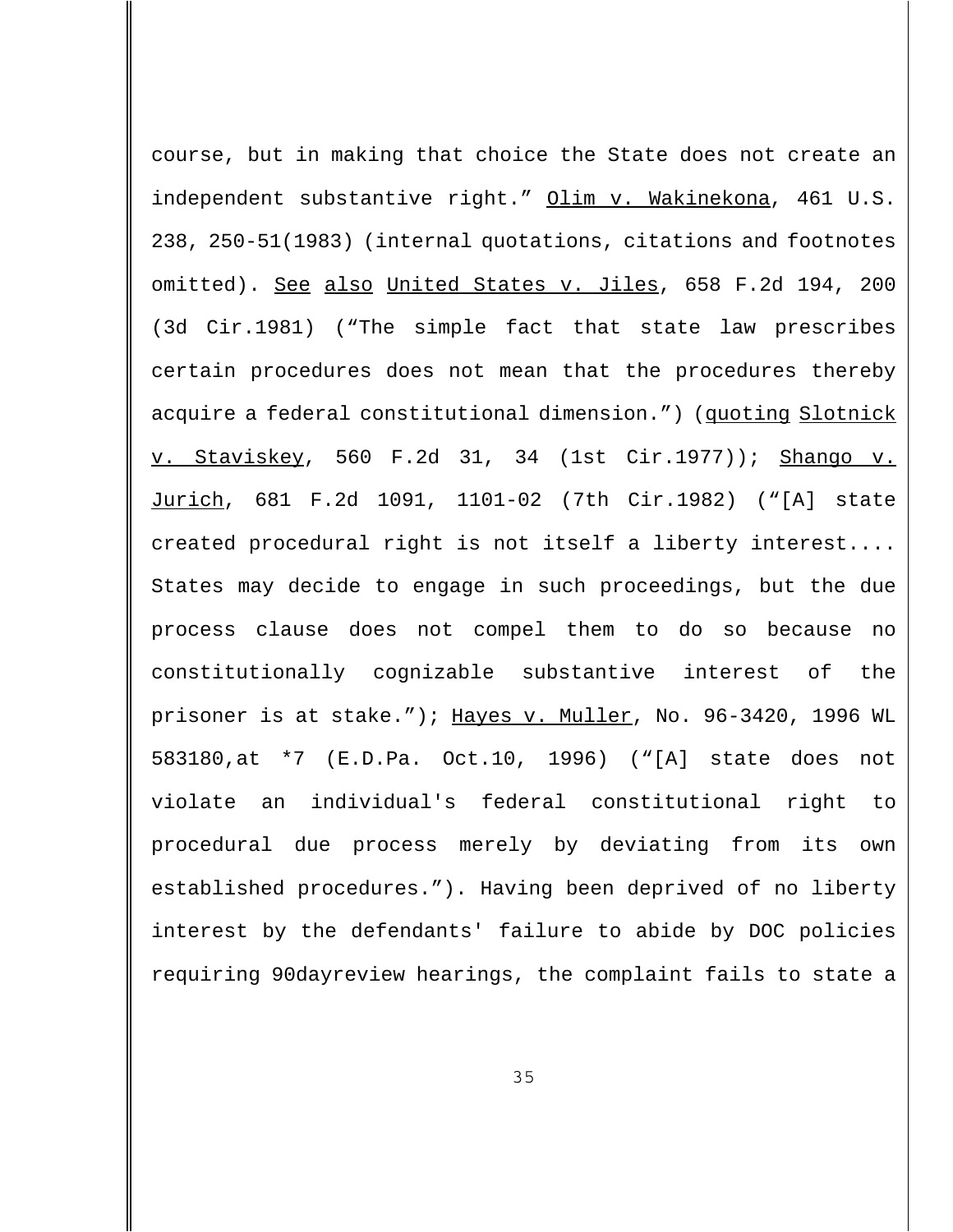procedural due process claim as against defendants PRC members Mooney, Demming and Walsh.

### **F. Disciplinary Claim**

Plaintiff's final claim involves a misconduct he received. Plaintiff's only factual allegations regarding the misconduct are that during the hearing held on Misconduct No. A894702, defendant, Hearing Examiner McKeown denied plaintiff's request for a witness (Burgess), on the grounds that the witness "was not needed to determine the facts", and determined that the security camera<sup>3</sup> reports were inconclusive. (Doc. 19, Second Amended complaint at p. 9). Plaintiff complains that McKeown accepted the reporting officer's version of events over plaintiff's testimony, and determined that the camera did not show the plaintiff. Id. Thus, plaintiff contends that

<sup>3.</sup> To the extent that plaintiff requests an "upgrade" to all security cameras at SCI-Dallas, this is not a form of relief that this Court can afford plaintiff. The role of the court is to enforce constitutional standards and to protect the constitutional rights of prisoners. Ruiz v. Estelle, 679 F.2d 1115, 1126 (5th Cir.1982), cert. denied, 460 U.S. 1042, 103 S.Ct. 1438, 75 L.Ed.2d 795 (1983). This role does not include "supervising prison administration," Id. at 1126, or becoming "enmeshed in the minutiae of prison operations." Bell v. Wolfish, 441 U.S. 520, 562 (1979). Prison administration must be left to the discretion of prison administrators.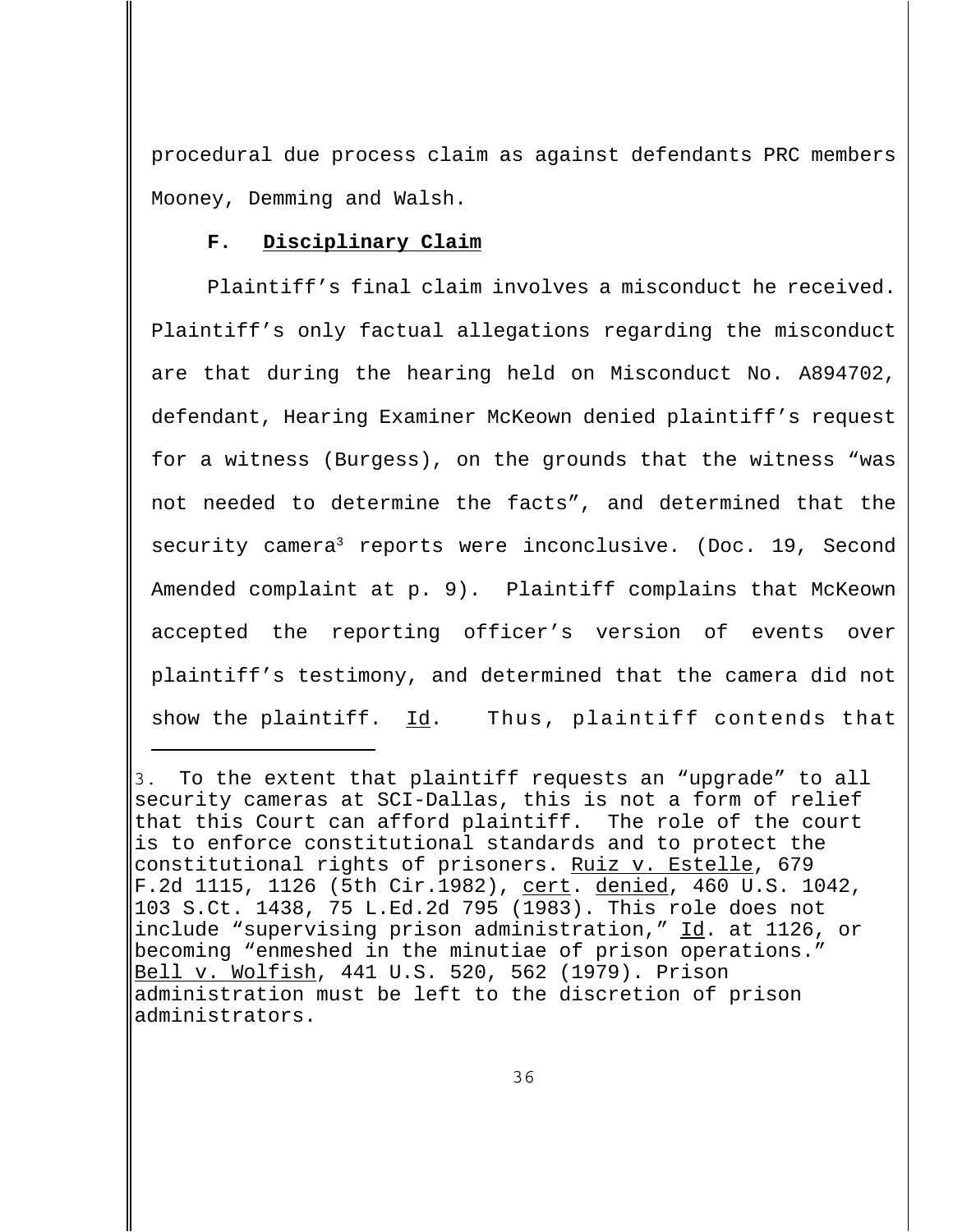Hearing Examiner McKeown violated his due process rights by denying him a witness at his disciplinary hearing.

Plaintiff contends that Misconduct No. A894702, and six other misconducts that plaintiff received since January 7, 2009, falsely charge him with misconduct and that defendant McKeown has retaliated against plaintiff in these misconducts. Id.

# **1. Retaliation**

Plaintiff claims that defendant McKeown retaliated against him by finding him guilty of Misconduct No. A894702 and six other misconducts. The facts set forth by plaintiff, however, fail to establish the plaintiff was engaged in any protected activity when he was found guilty of Misconduct No. A894701, or the six other misconducts. To the extent that he would argue that the filing of a civil rights action or grievance against correctional officers resulted in defendant McKeown's retaliation, plaintiff fails to allege that defendant McKeown was even aware of these filing or why such filings would have caused McKeown to retaliate against him. Such allegations are insufficient to support a retaliation claim. Cf. Watkins v. Horn, 1997 WL 266837, at \*6 (E.D.Pa. May 13, 1997) (citation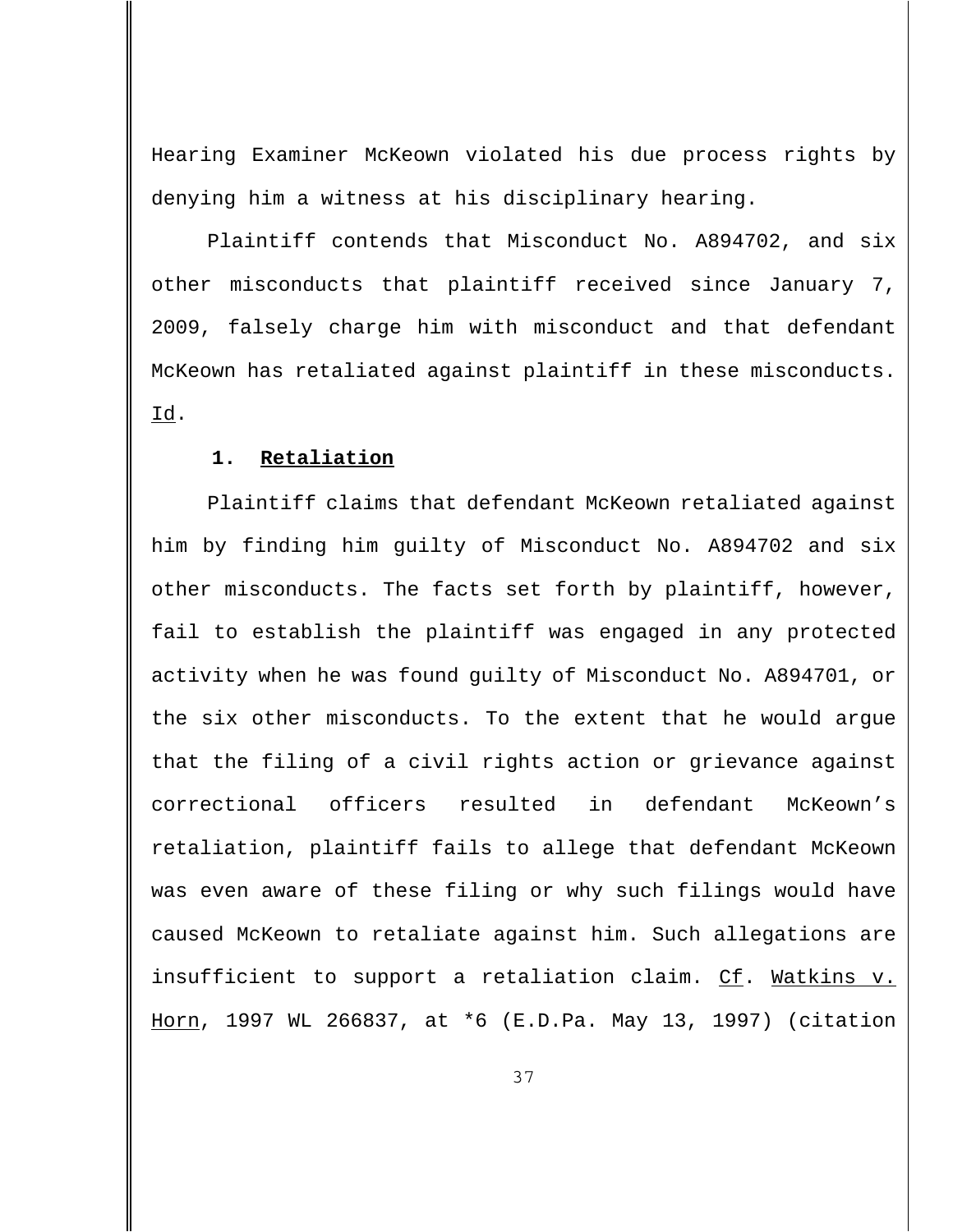omitted) (finding prisoner's pro se § 1983 allegations of retaliation inadequate).

The only proof plaintiff sets forth is the disciplinary action, itself, and the fact that McKeown credited the correction officer's report over plaintiff's. Sims v. Dragovich, 1999 WL 371621, at \*4 (E.D.Pa. June 8, 1999) (granting summary judgment on claim of retaliation when claim is based on unsupported conclusions and vague allegations). Although plaintiff disputes the version of events presented by the corrections officer in the misconduct, he does not present any evidence that defendant McKeown was substantially motivated by the filing of plaintiff's grievances and/or civil rights suit to find him guilty and sanction him. Because plaintiff cannot base his retaliation claim upon a challenge to defendant McKeown's authority to assess the credibility of the report of reporting correctional officer, plaintiff's claim against defendant McKeown for Misconduct No. A894702, and the six other misconducts will be dismissed. Sims, 1999 WL 371621, at \*4 (dismissing retaliation claim against hearing examiner in which plaintiff claimed that hearing examiner wrongfully accepted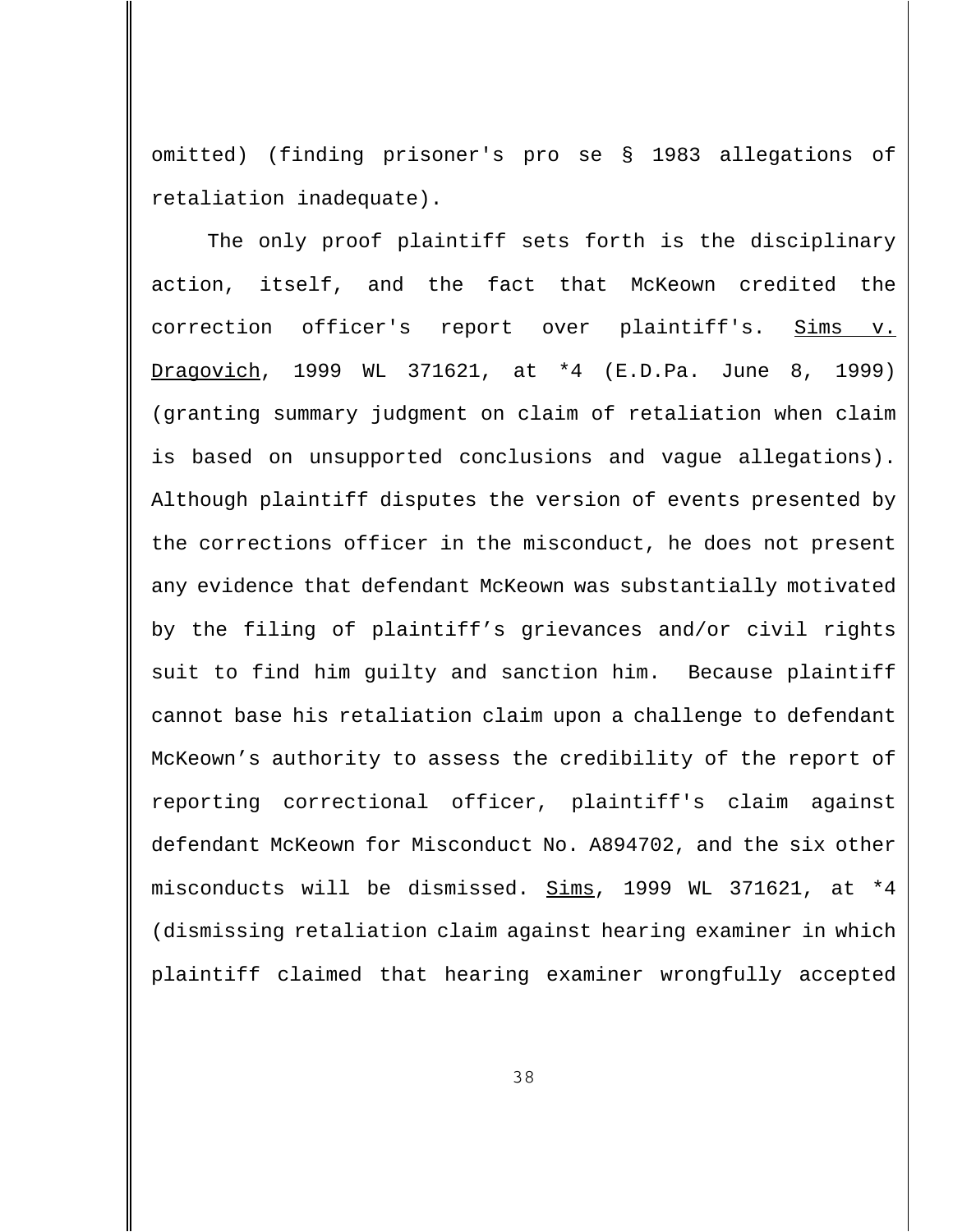correction officer's account of facts over plaintiff's account).

# **2. Due Process**

In Sandin v. Conner, 515 U.S. 472, 484, 115 S.Ct. 2293(1995), the Supreme Court reiterated the principle that prisoners do not have a right to remain in general population and that the Due Process Clause does not itself confer a liberty interest "in freedom from state action taken within the sentence imposed." 515 U.S. at 480, 115 S.Ct. at 2298. The Court further recognized that states may in certain circumstances create liberty interests protected by the Due Process Clause, "[b]ut these interests will be generally limited to freedom from restraint which... imposes atypical and significant hardship in the inmate in relation to the ordinary incidents of prison life." 515 U.S. at 484, 115 S.Ct. at 2300. The Court concluded that a prisoner sentenced to 30 days in disciplinary segregation did not have a protected liberty interest that entitle him to the procedural protections set forth in Wolff v. McDonnell<sup>4</sup> 418 U.S. 539, 94 S.Ct. 2963(1974).

<sup>4.</sup> In Wolff, the Supreme Court recognized that "prison disciplinary proceedings are not part of a criminal prosecution, and the full panoply of rights due a defendant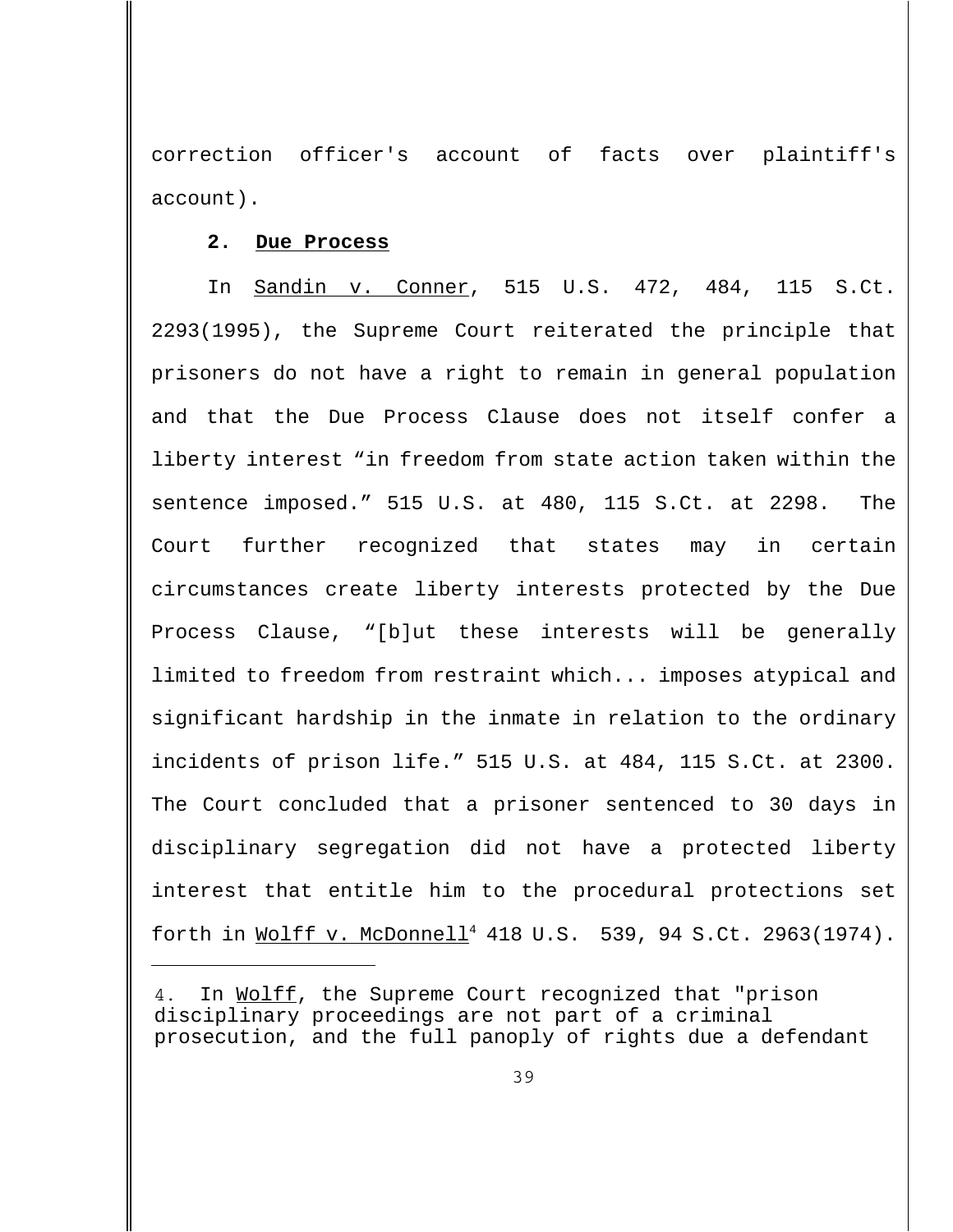515 U.S. at 487, 115 S.Ct. at 2302. In Griffin v. Vaughn, 122 F.3d 703 (3<sup>rd</sup> Cir. 1997), the Court of Appeals for the Third Circuit held that an administrative custody of 15 months was not uncommon and therefore not a violation of Due Process. Under Sandin and Griffin it is clear that the denial of plaintiff's witness and plaintiff's confinement in the RHU does not rise to the level of a constitutional violation and defendant McKeown is entitled to dismissal.

in such proceedings does not apply." Id. at 556. Nonetheless, the Supreme Court held that a prisoner facing serious institutional sanctions is entitled to some procedural protection before penalties can be imposed. Id. at 563-71. The Supreme Court set forth five requirements of due process in a prison disciplinary proceeding: (1) the right to appear before an impartial decision-making body; (2) twenty-four hour advance written notice of the charges; (3) an opportunity to call witnesses and present documentary evidence, provided the presentation of such does not threaten institutional safety or correctional goals; (4) assistance from an inmate representative, if the charged inmate is illiterate or if complex issues are involved; (5) a written decision by the fact finders as to the evidence relied upon and the rationale behind their disciplinary action. Id.

An additional procedural requirement was set forth in Superintendent, Massachusetts Correctional Inst. at Walpole v. Hill, 472 U.S. 445, 453-56 (1985). In that case, the Court held that there must be some evidence which supports the conclusion of the disciplinary tribunal.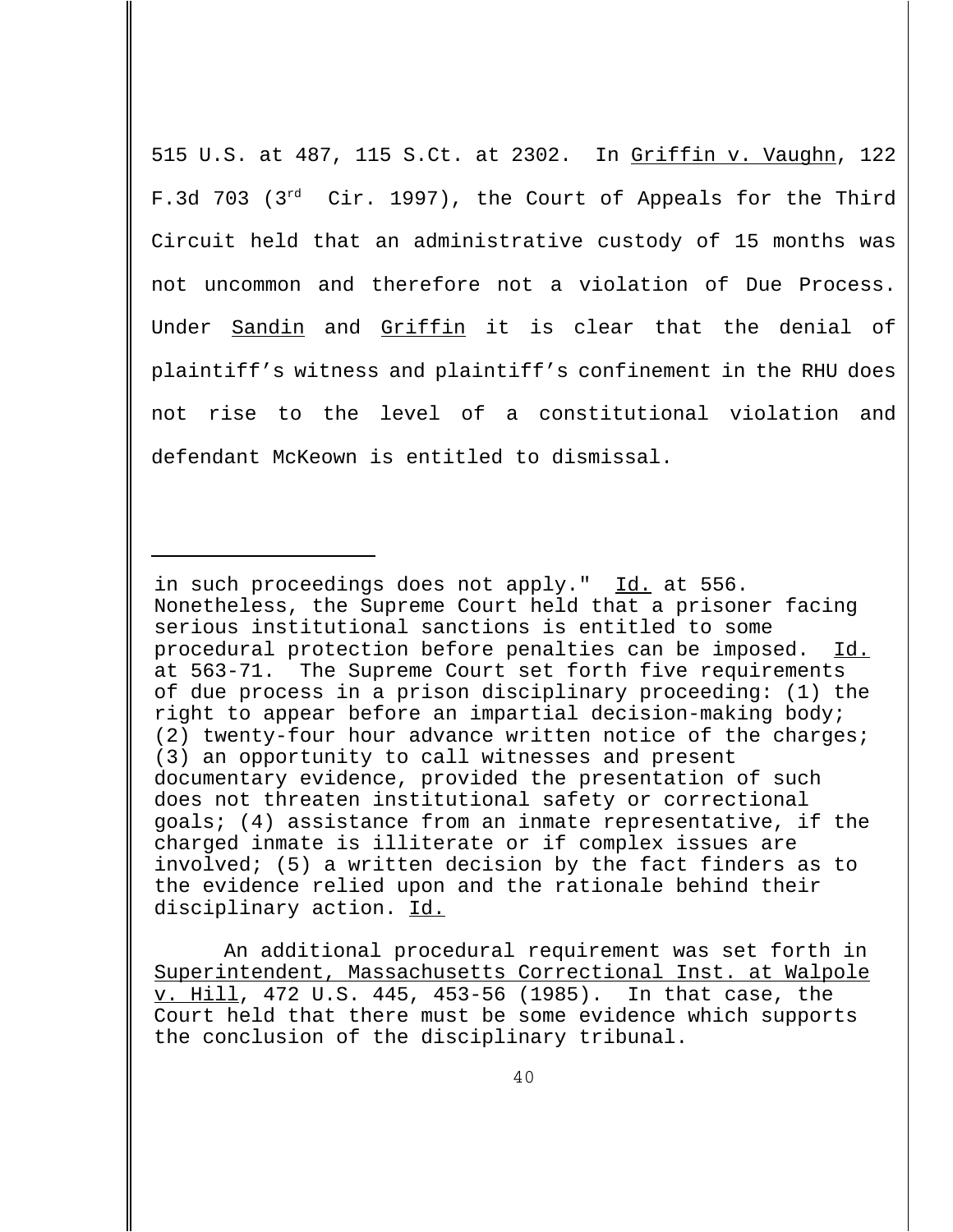An appropriate Order accompanies this Memorandum Opinion.

> s/Malcolm Muir MUIR United States District Judge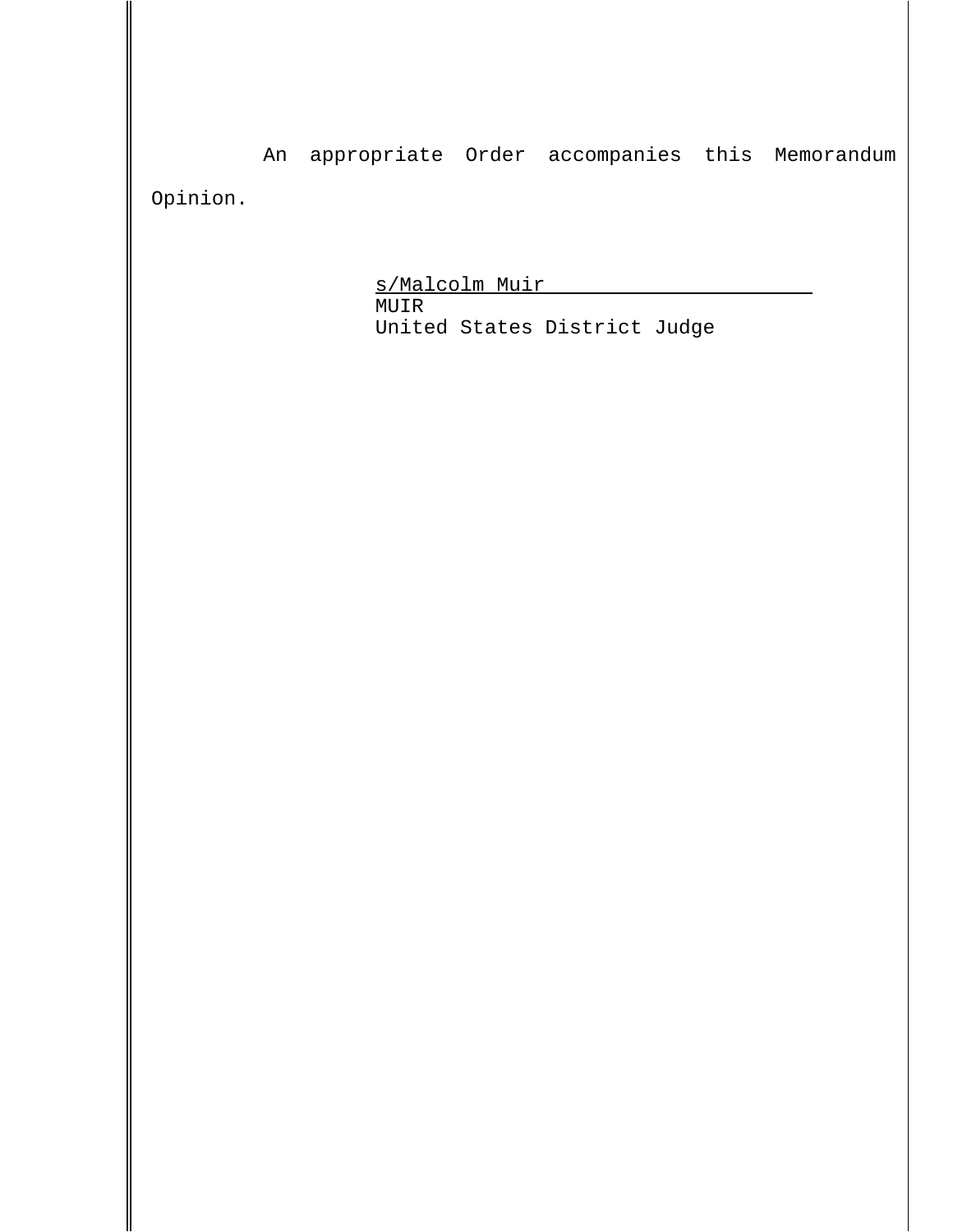### UNITED STATES DISTRICT COURT FOR THE MIDDLE DISTRICT OF PENNSYLVANIA

| ERIC X. RAMBERT,          |                                 |
|---------------------------|---------------------------------|
|                           |                                 |
| Plaintiff                 | $: No. 4:CV-09-0634$            |
|                           |                                 |
| VS.                       | : (Complaint Filed $04/07/09$ ) |
|                           |                                 |
|                           | (Judge Muir)                    |
| JEFFREY A. BEARD, et al., | $\bullet$                       |
|                           |                                 |
| Defendants                |                                 |

#### **ORDER**

March 15 , 2010

For the reasons set forth in the accompanying Memorandum,

## **IT IS HEREBY ORDERED THAT:**

- 1. The Corrections defendants' motion to dismiss (Doc. 23) is **GRANTED** in part and **DENIED** in part as follows:
- 2. The motion to dismiss (Doc. 23) defendants Wynder, Klopotoski, Varner, Watson, Lucas, Mooney, Demming, Walsh, McKeown and Beard is **GRANTED**.
- 3. Corrections defendants' motion to dismiss (Doc. 23) defendant Zakaraukas is **DENIED.**
- 4. The motion to dismiss defendants O'Brien and Wisniewski-Bunk (Doc. 44) is **DENIED**.
- 5. Plaintiff's motions for preliminary injunctive relief (Docs. 46, 52) are **DISMISSED** as moot.